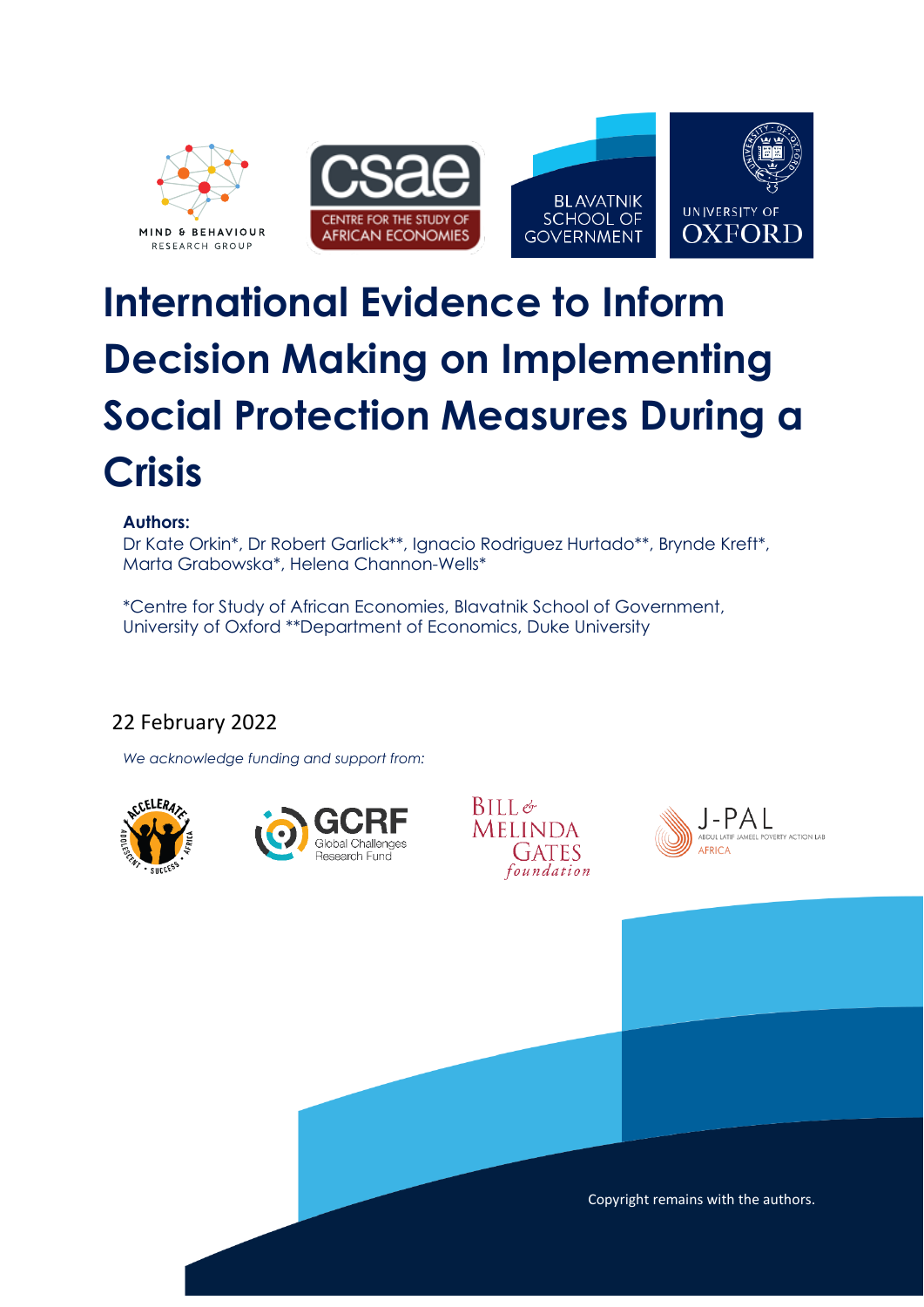## **Table of Contents**

| I.                                                                                                                                                                                                                                                                                                                                                                                                      |  |
|---------------------------------------------------------------------------------------------------------------------------------------------------------------------------------------------------------------------------------------------------------------------------------------------------------------------------------------------------------------------------------------------------------|--|
| II.                                                                                                                                                                                                                                                                                                                                                                                                     |  |
| 1.                                                                                                                                                                                                                                                                                                                                                                                                      |  |
| 2.                                                                                                                                                                                                                                                                                                                                                                                                      |  |
| $\mathbf{L}$                                                                                                                                                                                                                                                                                                                                                                                            |  |
| III.                                                                                                                                                                                                                                                                                                                                                                                                    |  |
| IV.                                                                                                                                                                                                                                                                                                                                                                                                     |  |
| $\label{eq:3} \textit{Design features} \textit{} \textit{} \textit{} \textit{} \textit{} \textit{} \textit{} \textit{} \textit{} \textit{} \textit{} \textit{} \textit{} \textit{} \textit{} \textit{} \textit{} \textit{} \textit{} \textit{} \textit{} \textit{} \textit{} \textit{} \textit{} \textit{} \textit{} \textit{} \textit{} \textit{} \textit{} \textit{} \textit{} \textit{} \text$<br>3. |  |
| I.                                                                                                                                                                                                                                                                                                                                                                                                      |  |
| II.                                                                                                                                                                                                                                                                                                                                                                                                     |  |
| III.                                                                                                                                                                                                                                                                                                                                                                                                    |  |
| IV.                                                                                                                                                                                                                                                                                                                                                                                                     |  |
| $\boldsymbol{4}$ .                                                                                                                                                                                                                                                                                                                                                                                      |  |
|                                                                                                                                                                                                                                                                                                                                                                                                         |  |
|                                                                                                                                                                                                                                                                                                                                                                                                         |  |
|                                                                                                                                                                                                                                                                                                                                                                                                         |  |
|                                                                                                                                                                                                                                                                                                                                                                                                         |  |
|                                                                                                                                                                                                                                                                                                                                                                                                         |  |
|                                                                                                                                                                                                                                                                                                                                                                                                         |  |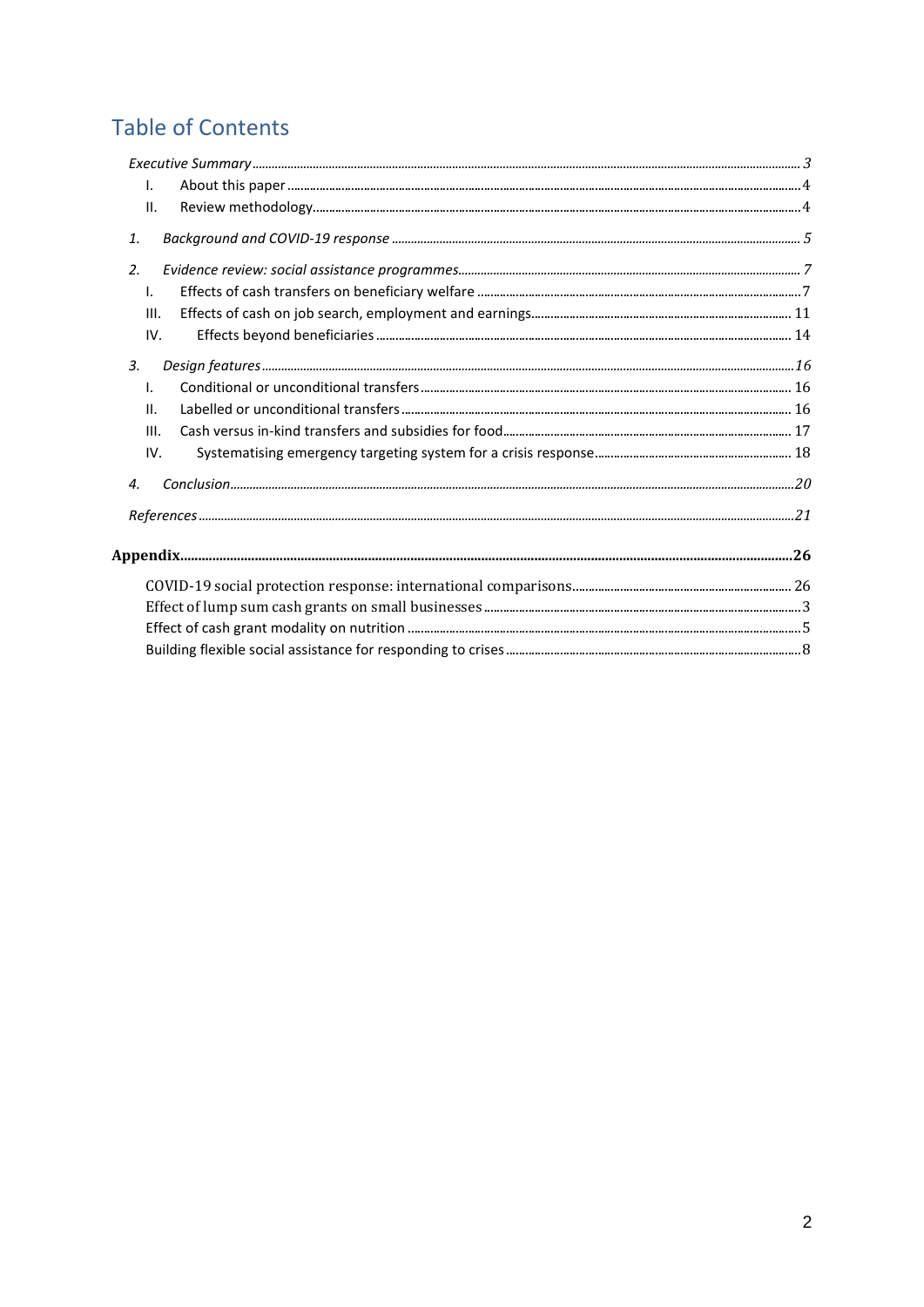## <span id="page-2-0"></span>Executive Summary

The evidence presented in this paper is summarised below. This paper emerged from a rapid review of the evidence on cash transfers to inform the design of emergency social protection during the COVID19 pandemic and, as such, is not a systematic review.

#### **In times of crisis, cash transfers have wide reaching benefits for children, adults, and the wider economy:**

- **Child welfare**: Cash grants for child support have been shown to reduce secondary school dropout and hunger, increase dietary diversity and may reduce child malnutrition.
- **Nutrition**: Cash grants and food vouchers have been found to achieve similar improvements in nutrition. Cash transfers are likely to be more cost-effective for governments, especially where a system to distribute grants is already set up.
- **Unemployment:** There is some evidence cash grants will encourage job search and informal economic activity. Little evidence finds that they will discourage adults working or increase alcohol or tobacco spending.
- **Economy-wide effects:** There is little evidence that grants will increase inflation.

#### **Unconditional cash transfers are particularly well suited to crisis response.**

• Outside crisis settings, there is some evidence that requiring grant recipients to enrol children in school or attend health check-ups improves children's outcomes more than unconditional grants. However, the differences are small.

Imposing conditions has financial costs and requires setting up systems. Conditions may be difficult to monitor or enforce. Conditions may have unexpected, undesirable consequences. These should be balanced any against anticipated benefits.

• Imposing conditions around job search, self-employment, or volunteering in community projects will be difficult in the short-term, as these behaviours are difficult to monitor and enforce. This has not been widely done so there is little evidence base.

#### **During a crisis, cash grants are flexible and lower risk than other programmes**

- Cash grants are flexible, so beneficiaries can use them for needs they identify. They yield benefits for a wide range of beneficiaries.
- For other programmes to encourage employment (e.g., job training, small business programmes) there is more variable evidence around the benefits of such programmes. They may also be poor quality if set up quickly and it can be difficult to clearly identify beneficiaries. While some programmes have large returns, they may also yield no benefit. In contrast, most cash transfers yield at least some benefit.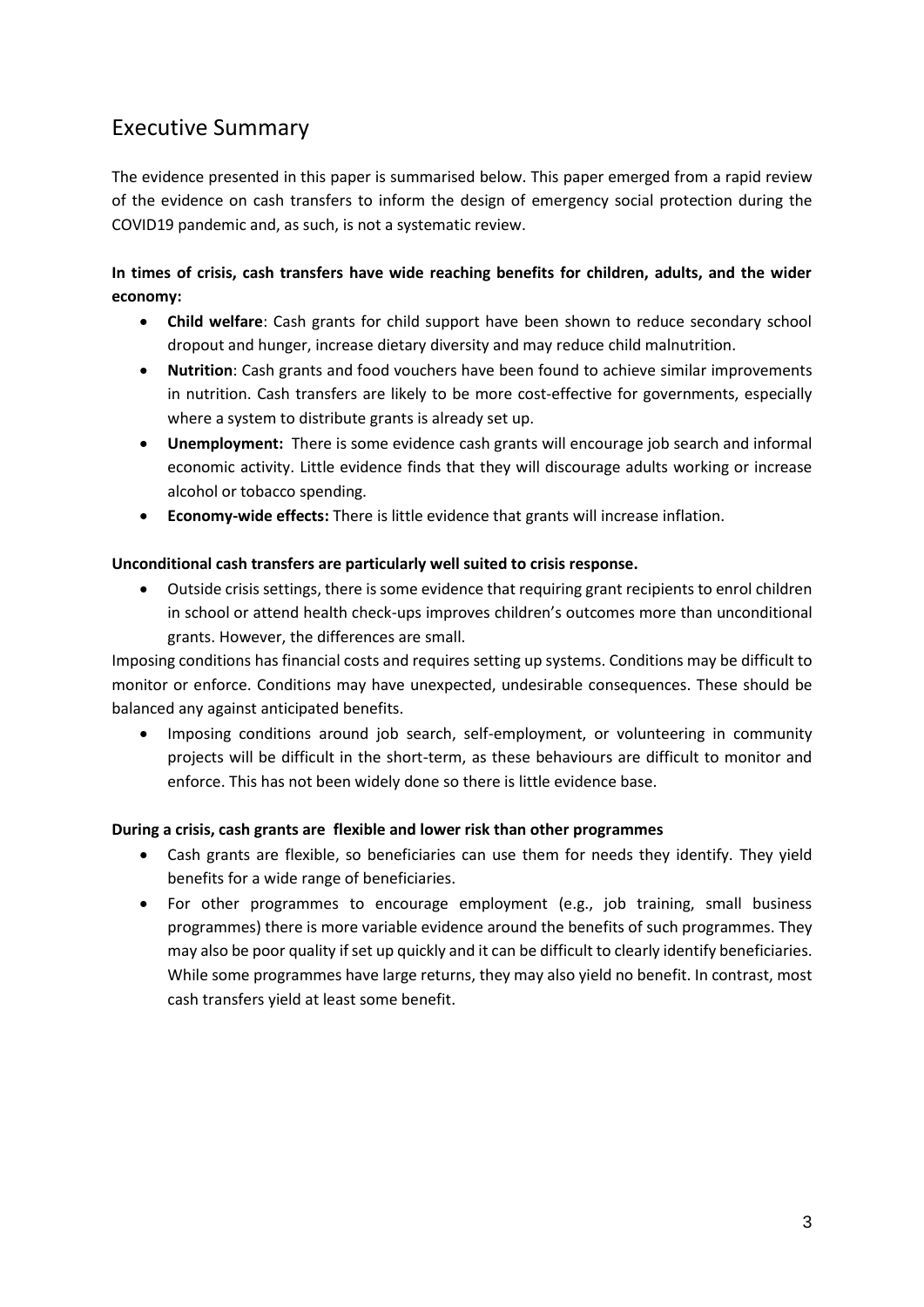#### <span id="page-3-1"></span><span id="page-3-0"></span>I. About this paper

This paper was written as a rapid review to inform a particular government's design of emergency social protection during the COVID19 pandemic. This paper reviews international evidence to inform decisions on social protection measures in lower- and middle-income countries (LMICs) in response to crises. It does so by reviewing and analysing existing economic research and presenting a series of key learnings relating to the implementation of cash transfer programmes. It would be of use for governments designing social protection in a similar public health crisis or a recession. Evidence is not specifically from conflict or disaster settings[.0](#page-3-1)

We have usually used systematic reviews or other types of review articles. These reviews search and collate findings from all available studies on a question, to avoid people only citing studies with findings in one direction. We have only reviewed studies with a credible control group, such as randomised controlled trials, quasi-experimental studies, and studies with natural experiments. These studies compare two or more groups of people or households who are identical in all ways except that one group receives a treatment intervention and the control group does not. This ensures that any differences between groups are caused by receiving the treatment. Other studies construct a control group using other statistical methods.

The systematic reviews and individual studies used in this paper were all published in English. The publication dates (in journals or in grey literature depositories) range from 2001 to 2021. The evidence considered comes from LMIC populations with a focus on those living in poverty: where other populations were studied, we state this in text. We refer to evidence pertaining to a range of cash transfer policies – primarily conditional and unconditional transfer programmes, but also universal basic income and social insurance pay outs where these interventions help capture the outcomes of interest.

We indicate the number of studies found in a review and the number which find different types of effects. The strongest evidence will be when many studies have been done of effects of giving a cash grant on a particular outcome, and most studies have large and statistically significant positive effects. This suggests high probability that cash grants will have the same effects in similar settings. The finding that cash grants increase food expenditure is an important example of this type of result.

In some cases, there are some studies which find *null effects*: smaller effects which are not statistically significant. This can indicate that effects are zero or small or that studies did not include enough people/households to produce a reliable result. In cases where there are some statistically significant positive effects and some null effects on a particular outcome, this suggests it is probable that cash grants will have the same effects in similar settings, but there is less certainty. This is the case for findings on child nutrition. In instances where this occurs, we suggest how we think evidence should be interpreted.

This paper is divided into five sections. Section 1 describes use of cash transfers as social protection during COVID-19 lockdowns and economic recessions. Section 2 provides a review of evidence on key areas affected by cash social assistance responses. Section 3 discusses design choices for implementing social assistance programmes in response to crises. Section 4 concludes.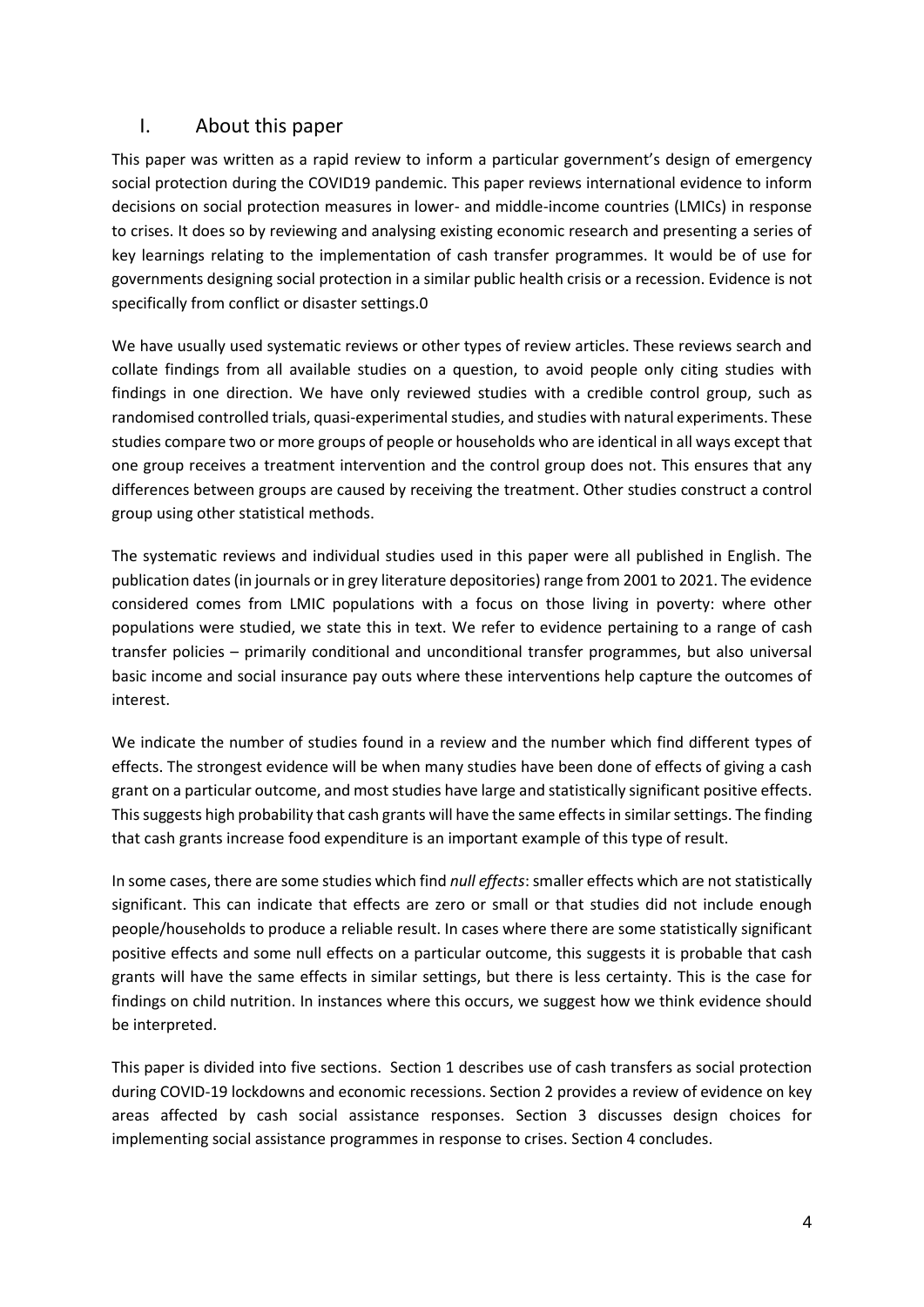## <span id="page-4-0"></span>1. Use of cash transfers to provide social assistance during COVID19

The global response to COVID-19 demonstrates that cash has become the preferred modality for delivering support aiming to reduce hunger and to protect economic livelihoods when households face an income shock. Governments world-wide have aggressively expanded social protection programmes.

#### **"**[Social Protection and Jobs Responses to COVID-19 : A Real-Time Review](https://openknowledge.worldbank.org/handle/10986/33635;)  [of Country Measures"](https://openknowledge.worldbank.org/handle/10986/33635;)

Gentilini, Almenfi, Orton & Dale (2021) offer a comprehensive review of global social protection responses to COVID-19. This box summarises key details of their analysis.

From March 2020 to May 2021:

- The number of countries offering social protection measures of any kind increased from 45 to 222.
- The number of programmes increased from 103 to 3,333, including expansions or extensions of existing programmes.<sup>1</sup>
- 55% of measures have been to extend social assistance -- cash transfers, food, financial waivers, public works programs or utility subsidies -- rather than extensions of social insurance or labour market measures.
- Cash grants have been the single most widely used intervention, accounting for 42% of social assistance measures and 23% of all measures. In-kind transfers and public works accounted for 17% and 2% of social assistance measures, respectively.

In a subset of 125 countries, for which data are available, \$2.9 trillion is being spent on social protection measures for COVID-19. That is 3% global GDP in 2021 and is 4.5 times the level of social protection spending that occurred as part of the global response to the 2010 financial crisis.

The average transfer size is 31% of monthly GDP per capita. This hides substantial inter-regional variation: transfers range from 18% in North America to 52% in sub-Saharan Africa. Low-income countries had the The largest transfer sizes relative to GDP were found in low-income countries like Burkina Faso (290%) and Afghanistan (176%).

As of May 2021, the bulk of countries have not ended cash transfer programmes yet Data on implementation was available for 984 programmes, of which 512 are ongoing. Many countries have extended programmes several times already.

**[Ugo Gentilini's personal website](https://www.ugogentilini.net/) is an excellent source of research regarding social protection**.

<sup>1</sup> This includes social insurance grants tied to contribution, like unemployment insurance or extended pension measures, social assistance and labour market measures like training, wage subsidies or labour market regulation adjustments.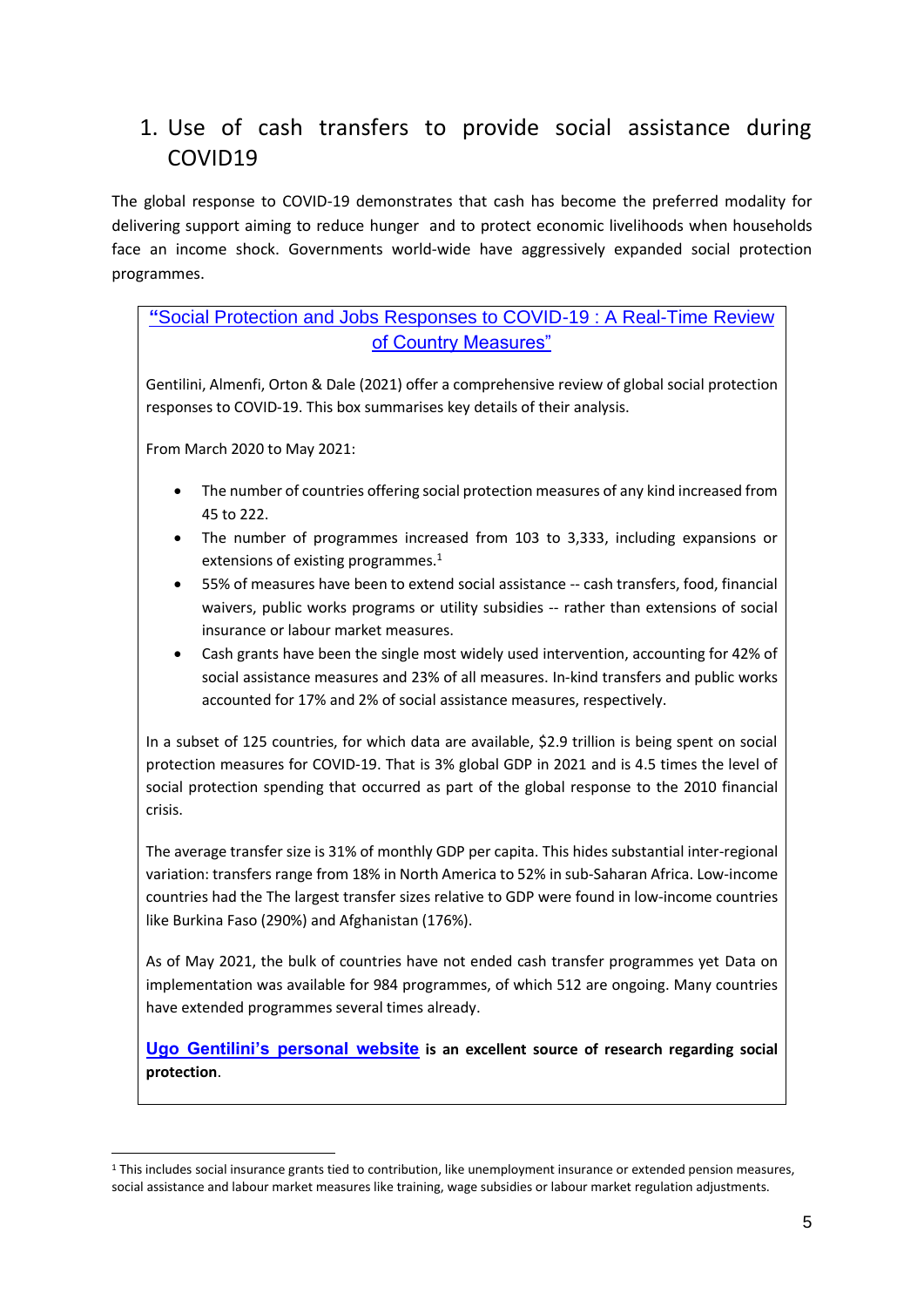The scale and speed with which governments acted has led to logistical issues. In many countries, paying top-up grants to existing beneficiaries of social assistance went smoothly, but expanding the grant to new beneficiaries has caused considerable difficulty.

- Households needed to be informed they were eligible. This could be done through SMS messages, websites to check eligibility and marketing campaigns. However, these tactics may exclude remote and vulnerable households with low access to telecommunication services or there may be difficulties in registration. Even in Hong Kong, the universal cash transfer program announced in February was only expected to start making payments in July due to delays in establishing registration systems.<sup>3</sup>
- Governments did not have up-to-date information on many vulnerable households who were not already on social assistance programs. For example, Colombia chose to attempt to target their expansion of a cash transfer to new households using administrative data. But they did not have an up-to-date population registry, and so had to combine databases from social security, civil registry and financial regulations. This led to delays: out of three million targeted households in April, only two million had received assistance by June.<sup>4</sup> The Social Amelioration Program in the Philippines was able to pay existing beneficiaries rapidly but payment to more than 13 million additional families faced significant delays.<sup>5</sup>

We give more detail on new programmes and programme extensions implemented for a set of case study countries [\(Table 1.1: Examples of ash transfer programmes adapted in response to COVID-19\)](#page-26-0).

<sup>&</sup>lt;sup>3</sup> Tsang, D. and Cheng, L. 2020. "Hong Kong permanent residents can get HK\$10,000 cash handout from July 8, finance [minister Paul Chan says](https://www.scmp.com/news/hong-kong/hong-kong-economy/article/3087965/hong-kong-permanent-residentscan-apply-hk10000)", South China Morning Post, 8 June.

<sup>4</sup> Presidency of Colombia. 24/06/2020. "[Presidente Duque anuncia que los giros de Ingreso Solidario se extenderán hasta](https://id.presidencia.gov.co/Paginas/prensa/2020/Presidente-Duque-anuncia-que-giros-de-Ingreso-Solidario-se-extenderan-hasta-diciembre-de-2020-200624.aspx)  [diciembre de 2020](https://id.presidencia.gov.co/Paginas/prensa/2020/Presidente-Duque-anuncia-que-giros-de-Ingreso-Solidario-se-extenderan-hasta-diciembre-de-2020-200624.aspx)."

<sup>5</sup> Dadap-Cantal, E., Fischer, A. and Ramos, C. 2020. ["Ephemeral universalism in the social protection response to the COVID](https://developingeconomics.org/2020/07/03/ephemeral-universalism-in-the-social-protection-response-to-the-covid-19-lockdown-in-the-philippines)-[19 lockdown in the Philippines](https://developingeconomics.org/2020/07/03/ephemeral-universalism-in-the-social-protection-response-to-the-covid-19-lockdown-in-the-philippines)", Developing Economics Blog, 3 July.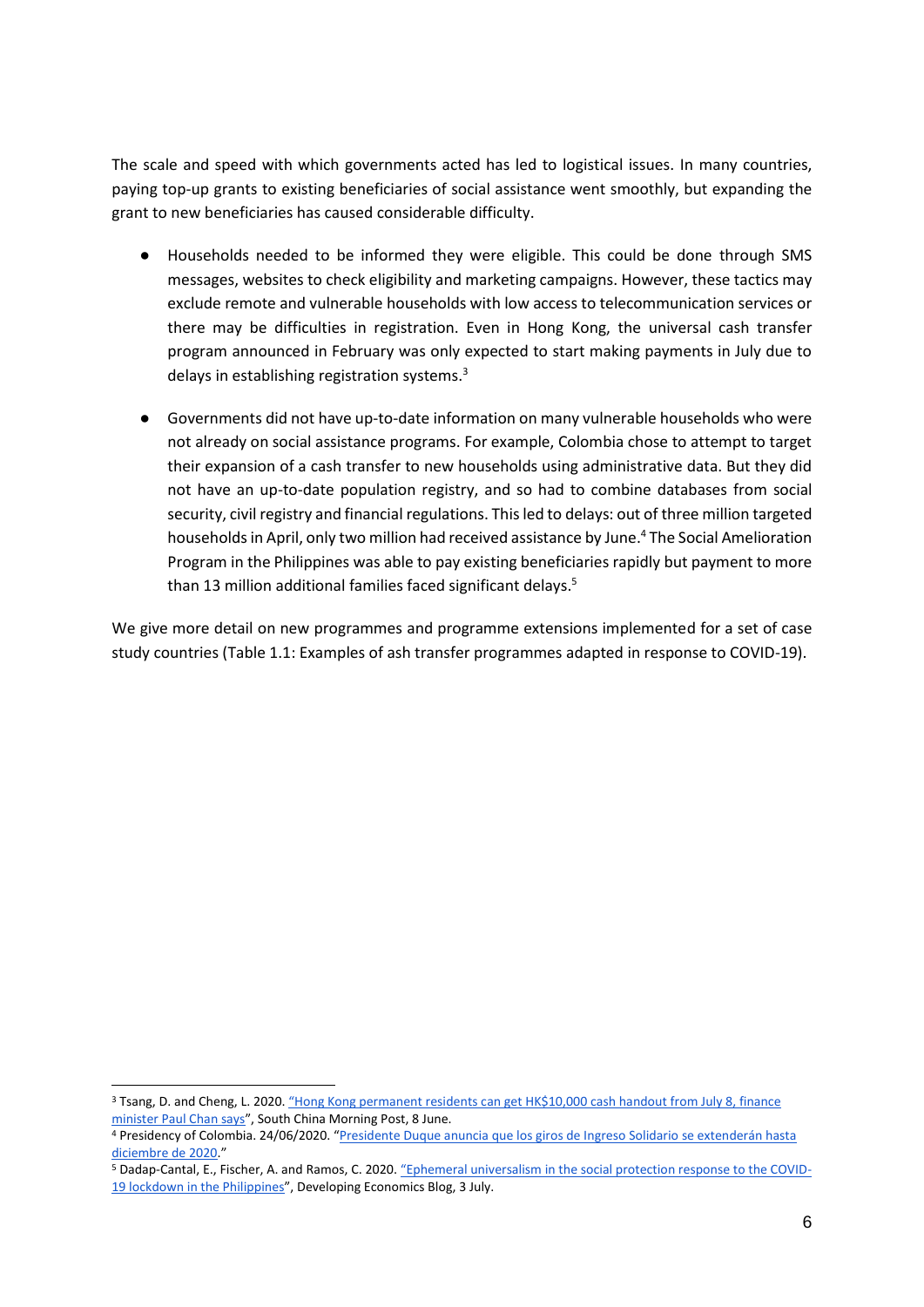## <span id="page-6-0"></span>2. Evidence review: social assistance programmes

## <span id="page-6-1"></span>I. Effects of cash transfers on beneficiary welfare

This section examines evidence from studies of regular cash payments during COVID19, where available, or from studies conducted before the pandemic. All studies are in low- and middle-income countries or focus on sub-Saharan Africa in particular.

#### A. Hunger and dietary diversity

Studies use a range of related indicators of immediate hunger: how often adults or children skip meals, whether households experienced hunger, spending on food and diversity of diet (measured using scales capturing types of food eaten).

A 2016 systematic review of all papers on cash transfers internationally which use high-quality methodology (a randomised controlled trial or a credible control group) concludes that recipients of cash transfers spend more on food and have better dietary diversity, compared to similar people who do not receive a grant (Bastagli, et al., 2016).

- In this review, 30 studies measure effects on food expenditure. 23 find a significant positive increase for grant recipients.
- 12 studies investigate dietary diversity. Seven find significant increases in the dietary diversity of cash grant recipients. Changes are driven by increased consumption of fruit, vegetables, and animal products, but also by increased consumption of processed foods in some studies. Five studies have positive but smaller and not statistically significant effects. In three of these five programmes (Lesotho, Kenya, Pakistan), there were severe delays to payments or payments often never arrived, which may have reduced benefits.
- None of these programmes had any conditions that transfers should be used for food. Some programmes required children to attend school or go for preventive health check-ups. However, in some programmes children were weighed at check-ups and some programmes also included nutritional advice. It is not possible to disentangle the effects of the components. But some programmes have positive effects on dietary diversity even without health checkups.

A separate review focused on unconditional cash grant programmes in eight sub-Saharan African countries (Ethiopia, Kenya, Lesotho, Malawi, Mozambique, South Africa, Uganda, and Zambia) found that in all studies, the majority of the transfer income was spent on food and food security and dietary diversity improved (de Groot, Palermo, Handa, Peter Ragno, & Peterman, 2017). None of these studies had conditions on how the transfer was used or required health check-ups for children.

i) Effect of cash grants during COVID19

There is limited evidence on this. We have found one high-quality study in Western Kenya (Banerjee, Faye, Krueger, Niehaus, & Suri, 2020). In these areas, hunger was 74% higher from April-June 2020 than at the same time in the previous year. Sixty-eight percent of households experienced hunger in 2020, compared to 39% in 2019.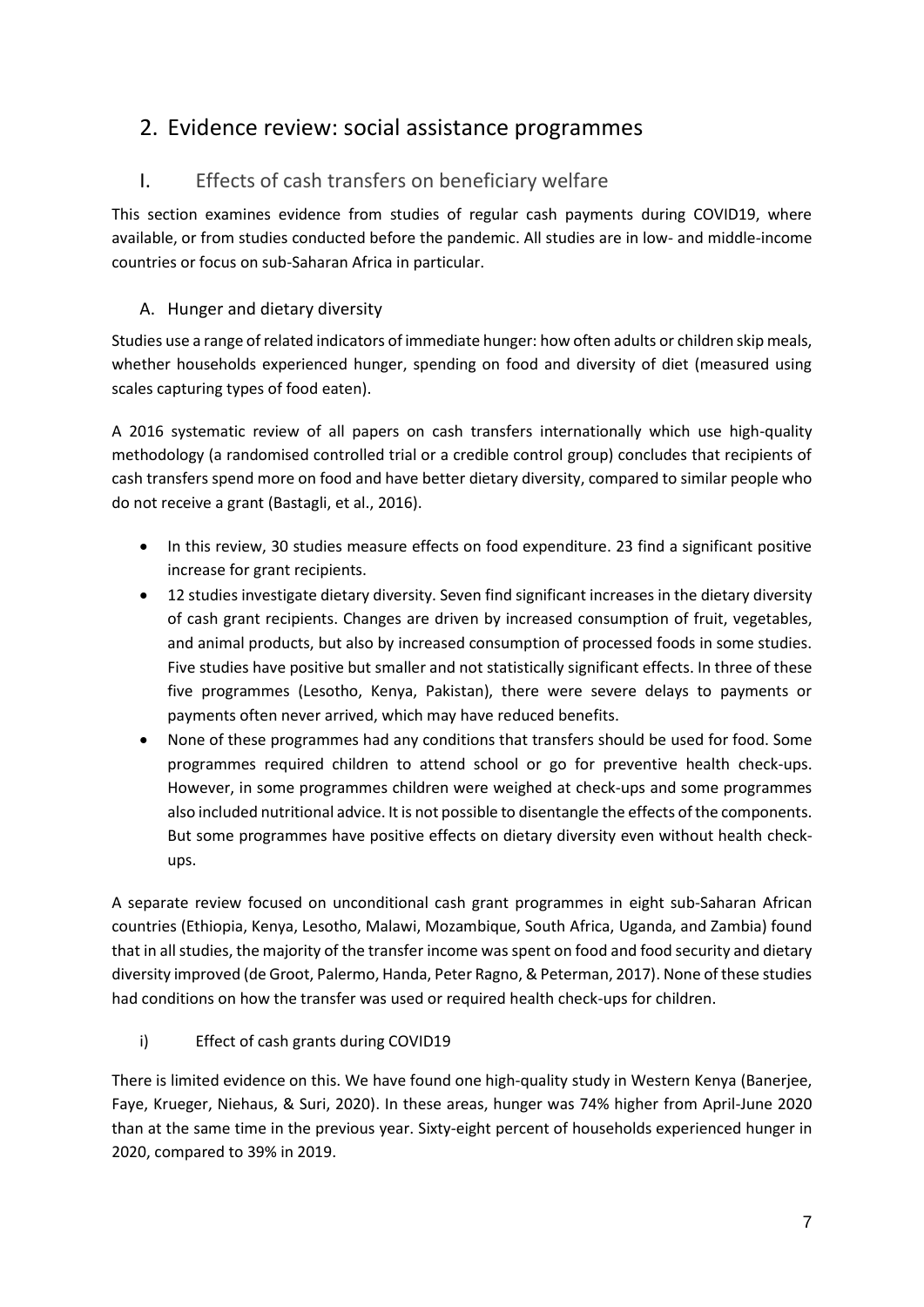In some villages, an NGO had been giving all adults USD \$0.75 a day via mobile phone for two years, and these continued during Kenya's lockdown. They will continue for longer (another 10 years). In villages receiving the transfer, hunger was lower and dietary diversity improved.

- 57% of households receiving the transfer experienced hunger, compared to 68% of households who did not receive the transfer.
- Transfers reduced the extent of food insecurity (the share of days on which household members skipped meals).
- Transfers increased the consumption of meat and fish for a small number of households: only 5.8% of households with no transfer ate any meat or fish, while 7.4% of households ate some meat or fish.
- There were no conditions on the use of the transfer: it was given to all adults over 18 in eligible villages.

#### B. Child malnutrition

In a systematic review (Bastagli, et al., 2016) there is some but not conclusive evidence that giving transfers reduces stunting (height for one's age, which reflects the cumulative effect of poor nutrition and disease) and wasting (thinness for height, which reflects acute malnutrition or a more recent inadequate diet).

- Thirteen studies measure stunting or height for age. Five find a large, statistically significant reduction in stunting or increase in height for age. Of the remaining eight studies, six find positive but not statistically significant effects.
- Six studies measure wasting. One study finds a reduction, five find no effect. Evidence here is less strong.

This suggests cash grants may be helpful in reducing child malnutrition. On the one hand, study design may not be ideal, preventing the evidence being conclusive, even if cash grants do have benefits in reducing malnutrition. Studies may be over too short a period to pick up effects. Some studies are in contexts where there is little child malnutrition, so it is difficult to make improvements. On the other hand, it may be that cash grants are not sufficient to address malnutrition. Determinants of child nutrition are complex. These indicators may also depend on the health and mental health of parents, availability of quality health facilities, child feeding and care practices. In the longer term, additional measures to reduce malnutrition may be necessary and should be evaluated, but cash grants are likely to be a useful part of any package (de Groot, Palermo, Handa, Peter Ragno, & Peterman, 2017).

There are some indications that removing transfers can worsen nutritional indicators. One study in Ecuador finds that stopping regular cash transfers increases child malnutrition (Buser, Oosterbeek, Plug, Ponce, & Rosero, 2017). Two years after families lost the transfer (which they had received for seven years), their young children weighed less, were shorter and more likely to be stunted than young children of families that continued to receive the transfer.

There is some evidence that larger transfers have larger effects on nutrition, although there is limited evidence. Two studies in Mexico finds receiving cumulatively larger transfers over the duration of being a beneficiary improves effects on stunting (Fernald, Gertler, & Neufeld, 2008; Fernald, Gertler,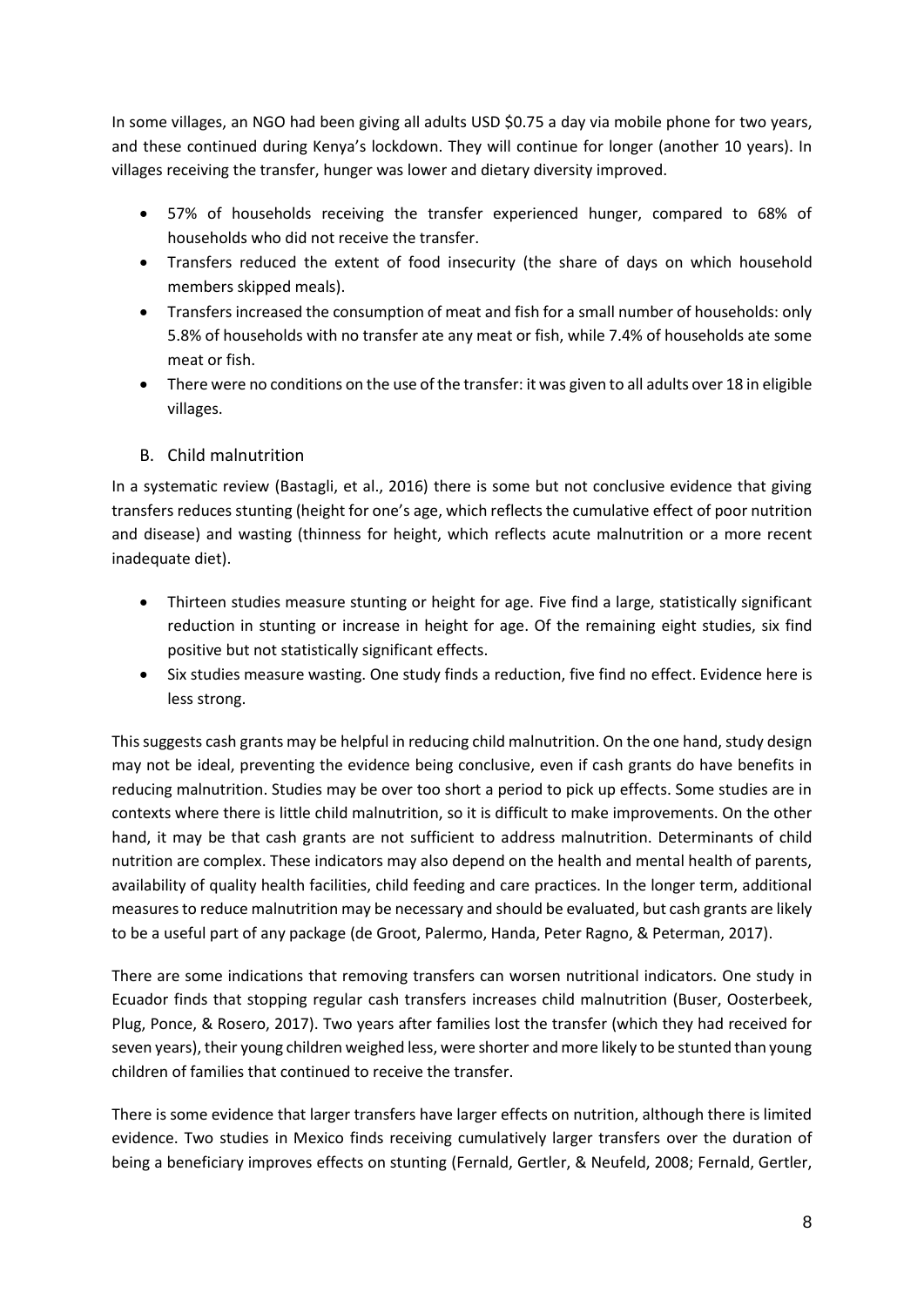& Neufeld, 2009). In addition, there is some crude evidence from a review of five conditional cash transfer programmes in Latin America, in countries where the size of the transfer is larger (15% to 25% of total monthly household expenditures), the effect of transfer size on children's nutritional status is greater (Leroy, Ruel, & Verhofstadt, 2009).

#### C. Strategies for coping with shocks

Cash transfers may prevent households from having to make asset sales or take on expensive debt when they face a shock (Gertler, Martinez, & Rubio-Codina, 2012; Handa, Natali, Seidenfeld, Tembo, & Davis, 2018).

- Most studies did not measure asset sales specifically. One study of Malawi's government run transfer finds beneficiary households report smaller amounts from sales of assets compared to control households (Daidone S., Davis, Handa, & Winters, 2019).<sup>6</sup>
- In a review of seven studies of government unconditional cash grant programmes focused on rural areas in sub-Saharan African countries, cash grant receipt led to significantly fewer loans outstanding in two countries (Ghana and Ethiopia), smaller, insignificant decreases in three countries and no effect in two countries (Daidone S. , Davis, Handa, & Winters, 2019).
- In the same review, three studies measure savings. Two find cash grant receipt increases savings (Zambia and Ghana).

Cash grants are likely to reduce secondary school dropout. A review of 35 studies that measured effects on enrolment of cash transfers in Africa, Asia and Latin America found positive effects in 31 studies, of which 18 were statistically significant (Baird, Ferreira, Özler, & Woolcock, 2013). A review of seven studies of unconditional cash grants in sub-Saharan African countries also finds grant recipients were less likely to take children out of school. In Lesotho, beneficiaries were less likely to send them to work or to live elsewhere (Handa & de Milliano, 2015).

Evidence on the effects of cash grants on academic achievement is less conclusive. A review of eight studies that measured effects on test scores of cash transfers in Africa, Asia and Latin America found positive effects in six studies, of which three were statistically significant (Baird, Ferreira, Özler, & Woolcock, 2013). We view this as weak positive evidence that cash transfers can increase academic achievement, either by increasing enrolment or increasing learning conditional on enrolment. But the small number of studies on this topic means we cannot draw strong conclusions.

#### D. Unintended consequences and side effects

Policymakers may raise concerns that, compared to food parcels or vouchers, cash may be spent on purposes that may be seen as less desirable. However, a review of 19 studies from Latin America, Asia and Africa finds little evidence that transfer receipt increases spending on alcohol or cigarettes (Evans & Popova, 2014).

Concerns have been raised that cash transfers tied to having children increase childbearing. However, there is little evidence of this:

<sup>6</sup> Four are randomised trials (Kenya, Lesotho, Malawi, and Zambia); three construct control groups using other methods (Ethiopia, Ghana, Zimbabwe).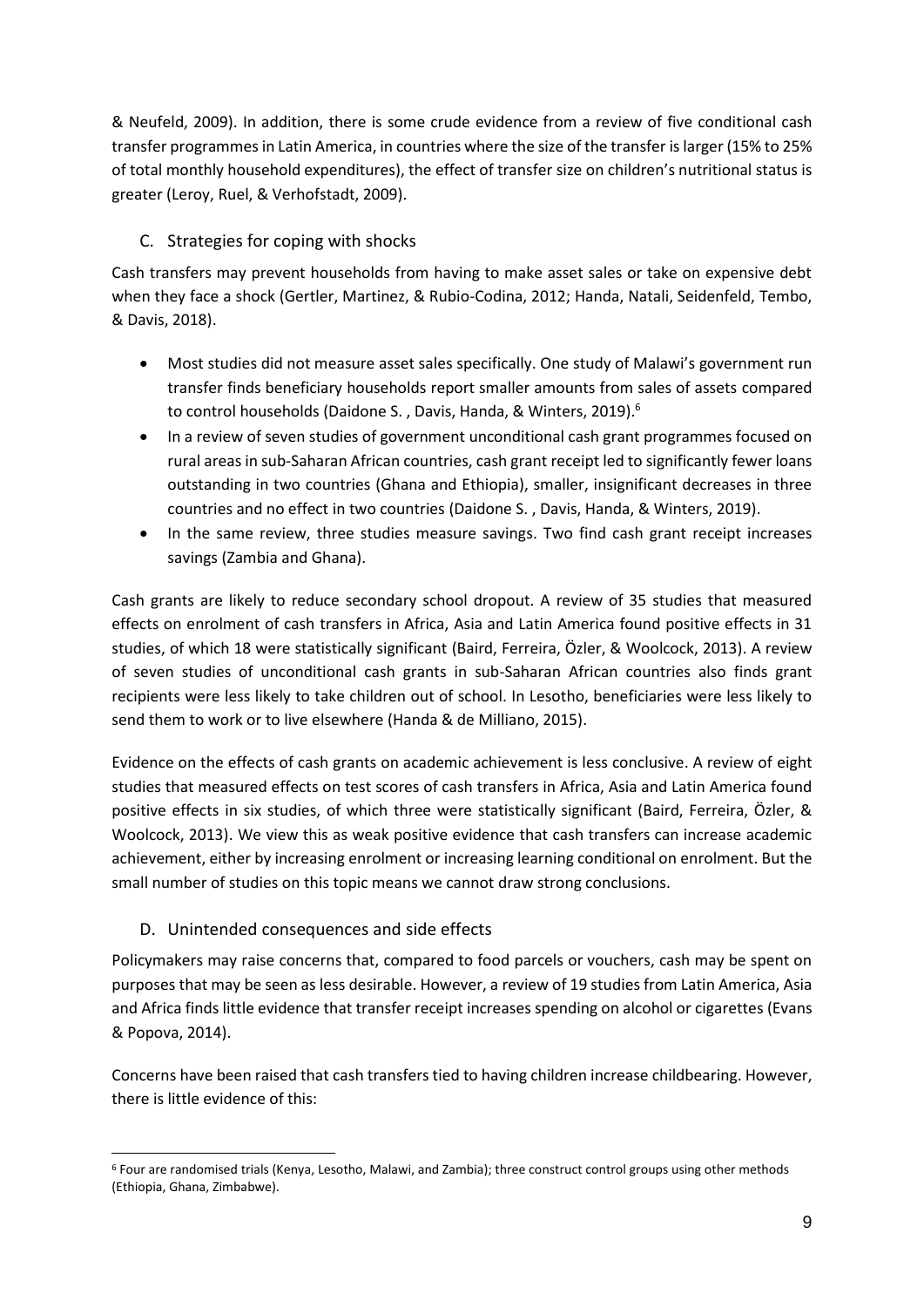- Trials in Zambia (Palermo, Handa, Peterman, Prencipe, & Seidenfeld, 2016) and Mexico (Feldman, Zaslavsky, Ezzati, Peterson, & Mitchell, 2009) find no effects on fertility.
- Two trials in Nicaragua find a decrease in fertility (Todd, Winters, & Stecklov, 2012).
- One study in Honduras found an increase in fertility (Stecklov, Winters, Todd, & Regalia, 2007).
- In South Africa, the child support grant is linked to longer birth spacing between first and second children (Rosenberg, et al., 2015).

Cash transfers increase the use of contraceptives and reduce the likelihood of unsafe sex (Bastagli, et al., 2016). Among teenage girls, one randomised study in Malawi (Baird, McIntosh, & Özler, 2011) and one non-experimental study in Kenya found a reduction in rates of pregnancy among teenage girls (Handa, et al., 2015).

#### II. Effects of cash transfers on post-crisis welfare and recovery

Although there are fewer studies on the effectiveness of cash transfers designed as an emergency response system than on cash transfers outside emergencies, there is evidence they are more effective and cost-effective than in-kind humanitarian assistance.

#### **Outside COVID19:**

- Two studies of a payment delivered soon after a cyclone in Fiji find that recipient households recover more quickly (Ivaschenko, Doyle, Kim, Sibley, & Majoka, 2020; Mansur, Doyle, & Ivaschenko, 2017).
- A conditional cash transfer to households affected by a drought in Nicaragua had positive persistent impacts on child health, development, and labour (Del Carpio & Macours, 2010; Macours, Premand, & Vakis, 2016).
- Finally, a cash transfer sent out before a severe flooding event in Bangladesh significantly improved food consumption and wellbeing for recipient households – and the effects were still present 3 months after the event (Pople, Hill, Dercon, & Brunckhorst, 2021).

#### **COVID-19:**

- Emerging studies which evaluate cash transfers implemented in response to the pandemic are consistent with the pre-pandemic literature: cash transfers perform well as an emergency social protection measure in times of crises (Abay, Berhane, Hoddinott, & Tafere, 2021; Arndt, et al., 2020; Bottan, Hoffmann, & Vera-Cossio, 2021).
- See Section [2I](#page-6-1) "[Effects of cash transfers on](#page-6-1) beneficiary welfare" for evidence about effects of a UBI programme on hunger during the pandemic.

#### Cash transfers have advantages over other modalities in emergencies

**There is considerable evidence that cash transfers have advantages over other modalities** in emergencies from systematic reviews of studies comparing costs (Hill, Campero Peredo, & Tarazona, 2021).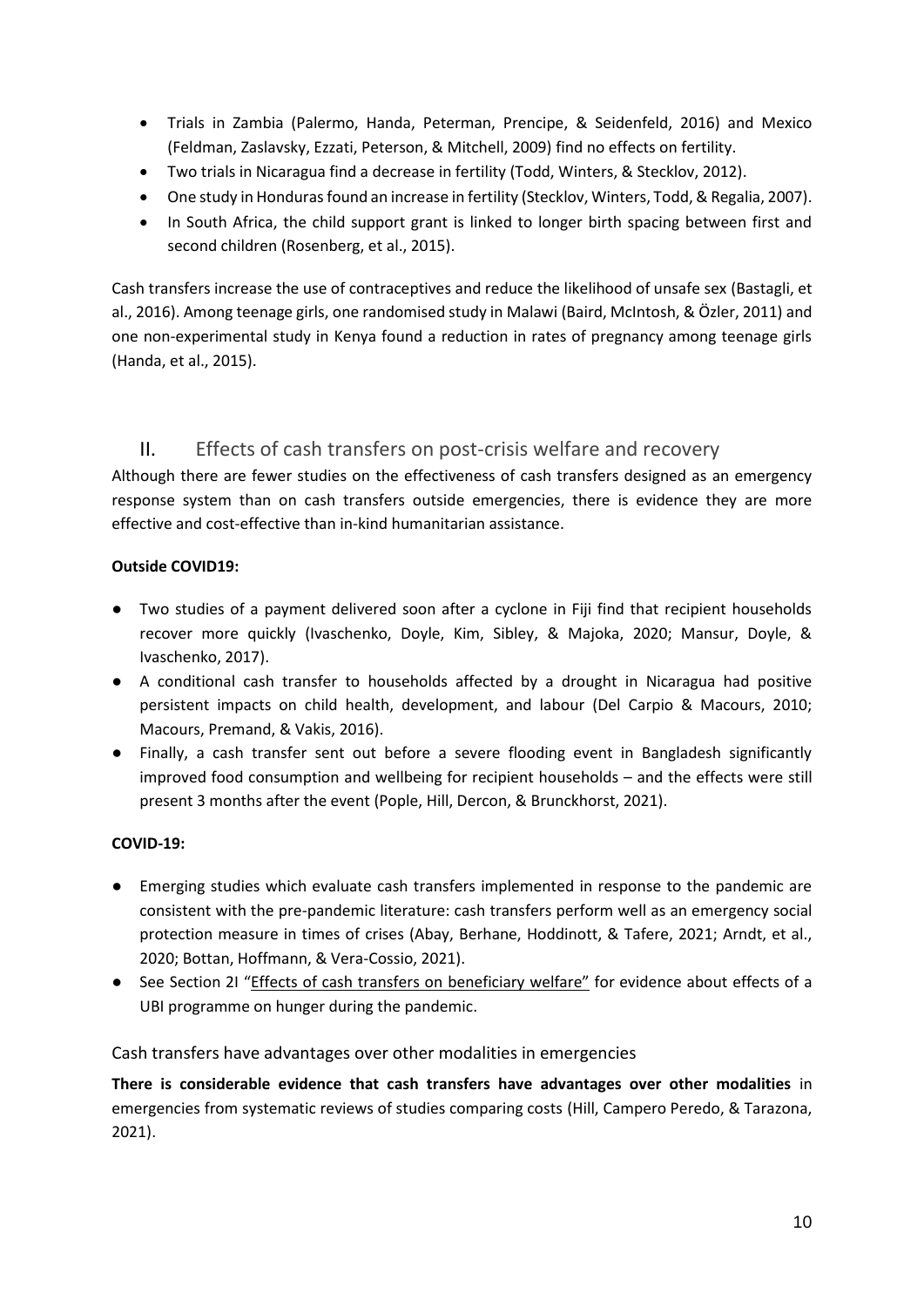- **Value for money:** several systematic reviews document that cash transfers are more costeffective than in-kind assistance in emergencies (Doocy & Tappis, 2017; Mikulak, 2018; Gentilini U. , 2014). 7
- **Timeliness:** although there have not been specific studies to test the length of time taken to roll out different types of social protection, the response to the pandemic shows that cash transfers can be rolled out quickly to households, particularly when they are identified through existing programs or databases. New programmes can also be set up quickly – 68% of the transfers made in the first six months of the pandemic were made through new programs (Almenfi, et al., 2020).
- These studies largely occurred before the advent of **better financial and digital technologies for enrolment and transfer delivery.** Cash transfers are likely to be even more effective than food parcels since these advances have come in.

#### <span id="page-10-0"></span>III. Effects of cash on job search, employment and earnings

This section examines evidence from studies of both regular and once off cash payments from studies conducted before the pandemic, on whether people look for work and on self-employment activities. All studies are in low- and middle-income countries or focus on sub-Saharan Africa in particular.

Beyond immediate poverty alleviation, grants may improve people's ability to generate income from informal sector activities, either in agriculture or in small businesses. It is likely that in the short-term, cash will be more effective than most other short-term programmes set up quickly to improve livelihoods (e.g., training). It is difficult to develop and target such programmes at the right recipients, whereas cash gives recipients flexibility to use it as will most benefit their economic activities.

A. Financing job search

Short-term cash grants are likely to increase job search in urban areas, by making it possible for jobseekers to pay short-term search costs. However, this may not increase employment, if jobs are not available.

Job search can be costly for unemployed workers. As an illustration, we consider search costs in a sample of 7,000 young work seekers in Johannesburg, South Africa, with high school education and limited work experience. They spent an average of R139 per week on transport costs, data, and printing and mailing CVs (Carranza, Garlick, Orkin, & Rankin, 2020). High search costs reflect the high transport costs from low-income neighbourhoods to business centres, the high cost of data in South Africa, and the sheer amount of search required: these work seekers submitted an average of 13 job applications a month but only 1.5% of applications led to job offers.

Studies of small grants for transport costs find they increase job search:

• One study in Addis Ababa, Ethiopia, found giving small subsidies for transport costs increased job search and employment rates after three months, largely by increasing employment in short-term, unskilled work (Franklin, 2018). However, four years after subsidies had ended,

 $<sup>7</sup>$  Note, the pool of studies which report cost comparisons is considerable, but these reports often vary in what</sup> they report. For example in one review, of 10 studies included, six examine costs or cost-efficiency, while only four perform a cost-effectiveness or cost-benefit style analysis (Doocy & Tappis, 2017).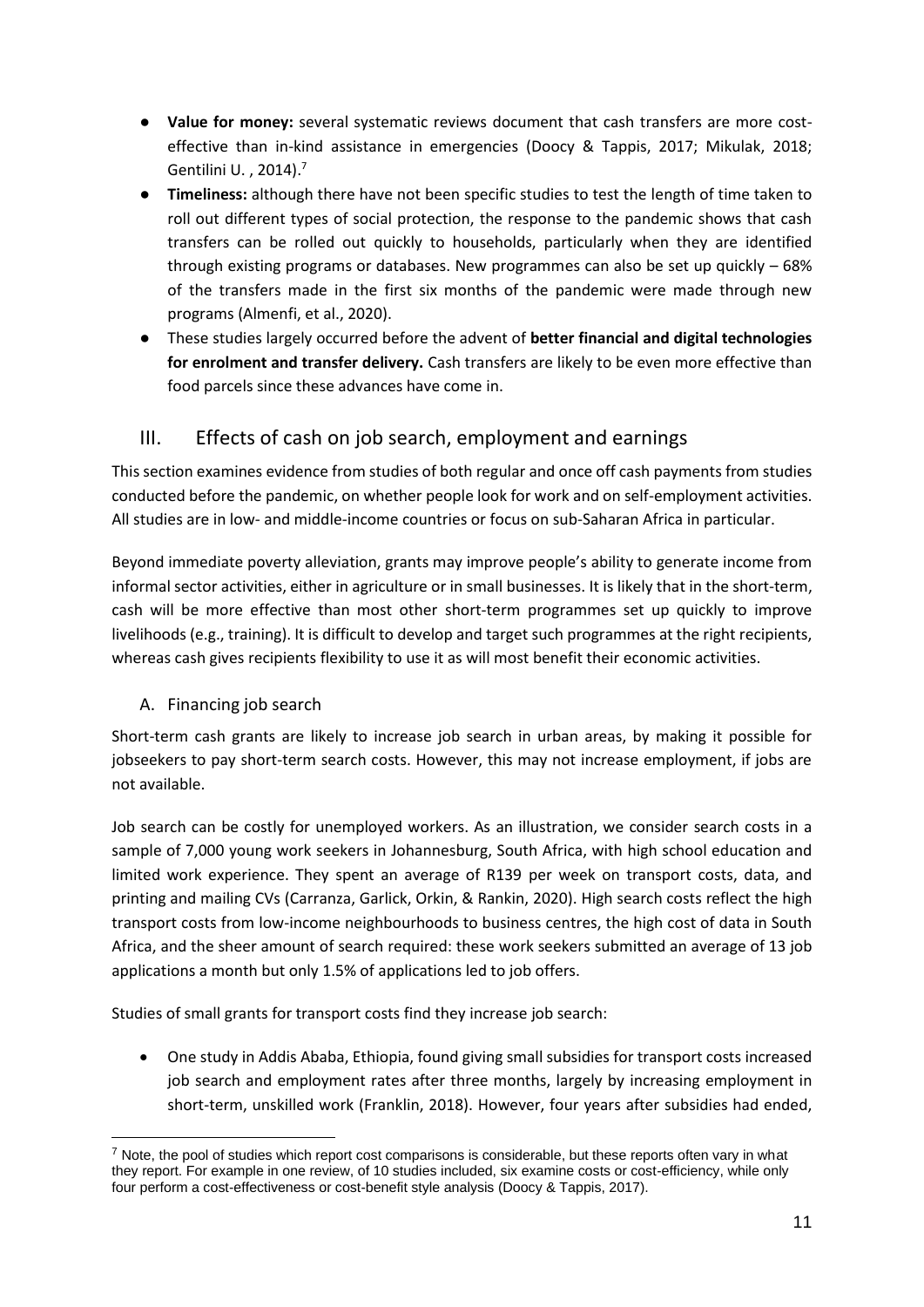the effect did not persist, suggesting the transport subsidies on their own did not enable jobseekers to move into more stable long-term employment (Abebe, et al., 2020).

• Transport subsidies for jobseekers from Soweto, South Africa increased job search. However, they had no effect on jobseekers' employment rate (Banerjee & Sequeira, 2020).

Research on employment effects of long-term cash grants in South Africa is inconclusive. Multiple studies have asked if South Africa's old age pension changes employment rates for working-age adults living with pension recipients, either by reducing the incentive to work or financing job search. There is some evidence that the pension can increase employment by financing rural-to-urban migration (Ardington, Case, & Hosegood, 2009). But the overall effect on employment remains debated (Abel, 2019; Hamoudi & Thomas, 2014).

There have also been concerns that cash transfers might discourage people from working. There is no systematic evidence that transfers discourage people looking for work or working. A systematic review of seven randomised trials evaluating government cash transfer programmes in six countries with 46,000 adults found no effects of cash transfer eligibility on employment rates or hours of work (Banerjee, Hanna, Kreindler, & Olken, 2017). 8

#### B. Increasing income earned from agriculture

We focus on a review of seven studies of government unconditional cash grant programmes focused on rural areas in sub-Saharan African countries, Zambia, Malawi, Lesotho, Zimbabwe, Kenya, Ghana, and Ethiopia (Daidone S. , Davis, Handa, & Winters, 2019). This review found that cash grant recipients produce more agricultural produce, partly because they are more likely to purchase agricultural inputs like seed and fertiliser, as well as agricultural tools which will improve productivity of crops:

- In six of seven countries, cash grant recipients increased the amount of total agricultural production. In three, the value of total production also increased.
- In five of seven countries, cash grant recipients are more likely to purchase seed, fertiliser, and other inputs for planting. In six of seven countries, cash grant recipients are more likely to have agricultural tools.
- In four of six countries where this was measured, households can do less wage labour for others. These are often a "refuge" sector, where poor households work to survive, hedge against agricultural risk, or obtain needed liquidity.

Livestock produce food directly and can assist with dietary diversity through milk and eggs. They also can act as store of value enhancing risk-bearing capacity and can aid production by providing draught animal power, transport and/or manure for cropping and fuel.

• In five of seven countries, cash grant recipients own a larger quantity of livestock. This may measure that households have purchased more livestock, or that they have not needed to sell them when facing shocks. This is not measured, but more cash income may also enable households to purchase ongoing inputs (e.g., feed, medicine) to keep livestock healthy.

<sup>8</sup> Countries and amounts were Mexico: max USD75/month; Honduras: max USD23/month; Nicaragua: max USD28/month + USD1.75/month/child; Mexico: USD13/month; Indonesia: max USD13/month; Morocco: max USD13/month/child.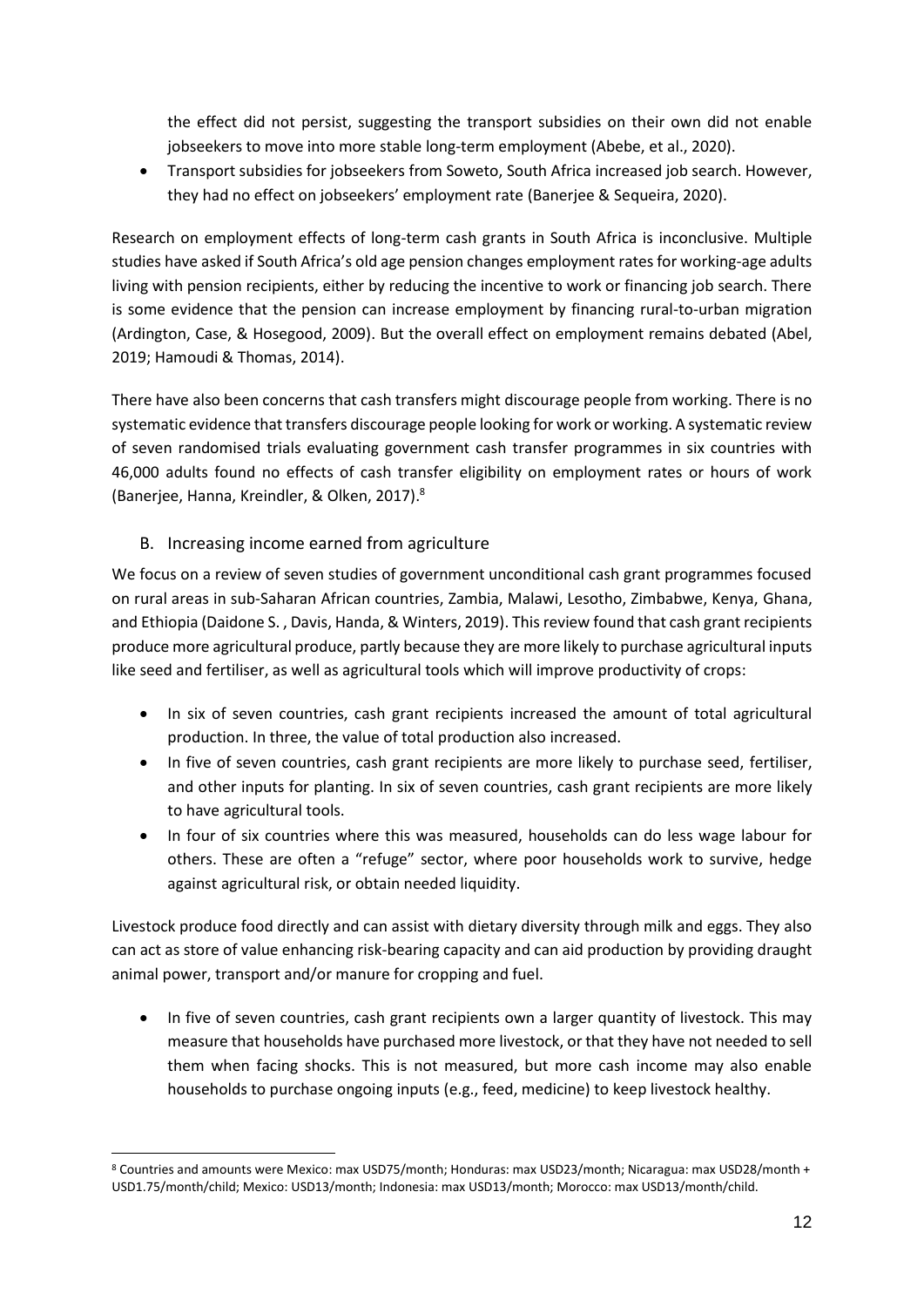• In three of seven, the percentage of households owning any livestock increased. This means households were able to enter livestock rearing.

The impacts from these effects are probably lower than the effect of the South African grants:

- Many of these transfers target very vulnerable households. Ethiopia, Ghana, and Kenya explicitly target households with orphans or vulnerable children, and most programs target households that are likely not to be very productive (e.g., elderly, single parents, OVCs being supported by grandparents, or single parents). The Zambian programme was an exception in that it targeted all households with children aged 0-5. The South African child and SRD grant mostly target working age adults.
- Transfers were intended to be paid regularly but in Ghana and Lesotho, delivery was poor. In South Africa, grants are paid regularly.

The Zambian grant was the most generous transfer for the eligible population, at around 28% of median household consumption at baseline. Most of the other programs were providing between 20% and 25% of household consumption. Ghana provided 10%.

These findings are similar in studies in Latin America (Bastagli, et al., 2016).

C. Increasing income earned from non-farm enterprises

There is some evidence on whether cash transfers lead households to start new non-farm enterprises, but this does not occur in all studies.

- A review of seven studies of government unconditional cash grant programmes focused on rural areas in sub-Saharan African countries finds that receiving cash transfers leads to increases in whether households run non-farm enterprises in only two countries (Daidone S. , Davis, Handa, & Winters, 2019). It had no effects in three countries and decreased enterprise ownership in two countries.
- In four further studies of government programmes in Kenya, Zambia, Mexico and Nicaragua, transfers increased whether households operated a non-farm enterprise in two (half of) studies (Bastagli, et al., 2016).

If households already have an enterprise, there is some evidence that cash transfers increase profits from enterprises and productive assets, but this does not occur in all studies. Most of the evidence comes from single lump-sum grants, not from programs with regular payments. However, these are often of similar amounts to the total amount of the transfer top-ups. We did not find a systematic review of studies but reviewed several studies ourselves. Details are in Appendix [0.](#page-29-0)

- Programmes in Uganda, Rwanda, Ghana, and Sri Lanka increased holdings of business assets. One other programme in Ghana had no effect.
- Programmes in Sri Lanka and Mexico increased profits. Programmes in Tanzania and Ghana showed positive impacts but were not statistically significant.
- Programmes in Tanzania and Ghana (2 studies) measured revenues, but no studies found effects on revenues.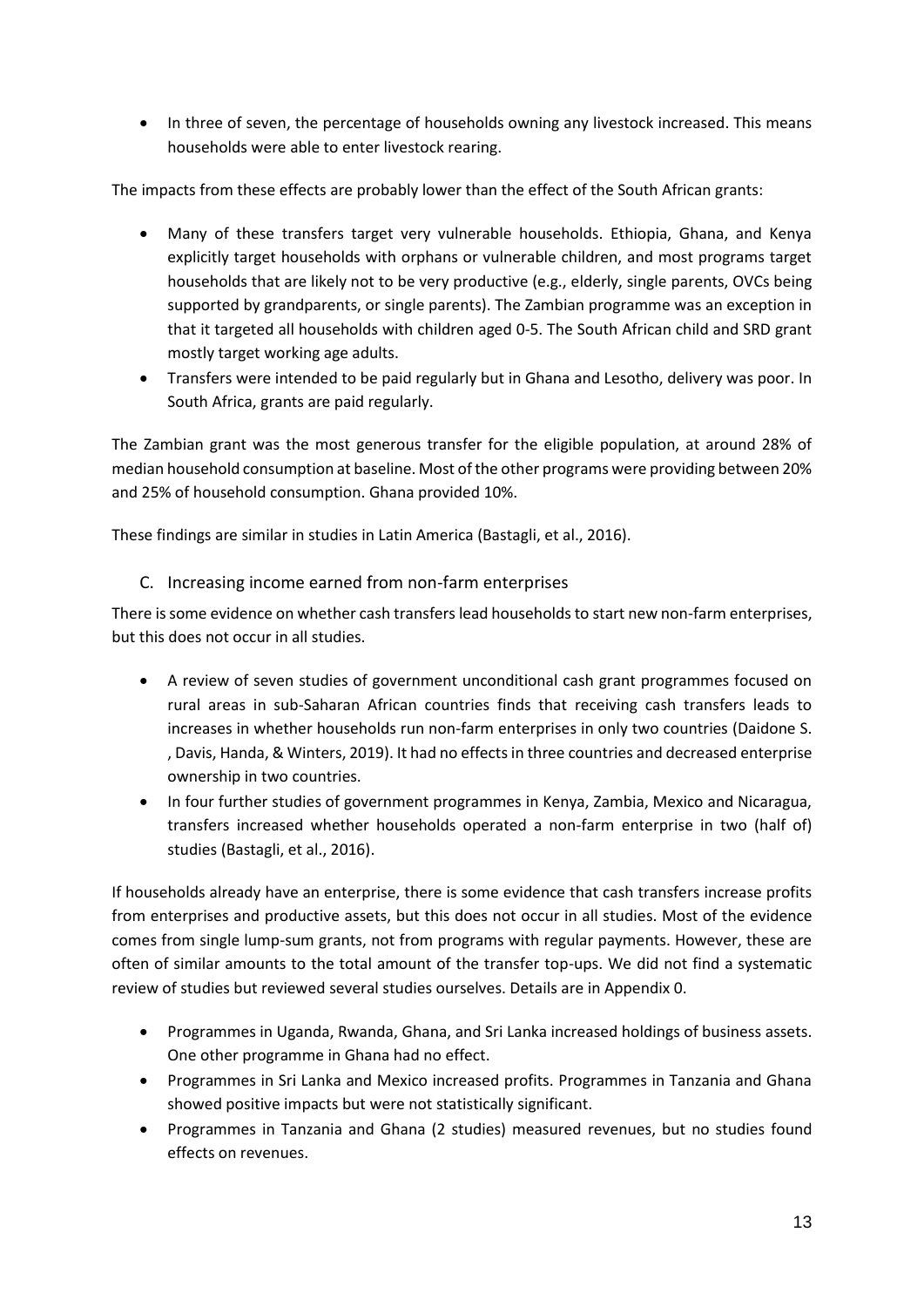#### Effect of cash grants during COVID-19

For people who are already running enterprises, cash grants may prevent them from closing the business during the economic downturn (for example by having to sell business assets or not having funds to restock or travel to begin business activities). Evidence from the Kenyan study of a twelve year basic income grant cited above found that, before the pandemic, receiving a regular grant increased whether households had a non-farm enterprise. Twenty-nine percent of households without the transfer had a business; 34% of households with the transfer had a business. Households receiving a transfer did not close businesses during the lockdown, although 5% of control group businesses closed. However, all businesses saw a large drop in revenue during lockdown (Banerjee, Faye, Krueger, Niehaus, & Suri, 2020).

#### <span id="page-13-0"></span>IV. Effects beyond beneficiaries

A. Spillover benefits for non-recipient households and stimulating economic growth

There is some evidence that cash grant programmes can stimulate the local economy, although there is very little high-quality research. In theory, cash transfers can stimulate the local economy if there are "fiscal multipliers." For example, cash transfers might increase demand and hence increase local production to meet this high demand.

- In one study in Western Kenya, a programme of \$1,000 transfers per household had benefits for households in surrounding areas who did not receive transfers (Egger, Haushofer, Miguel, Niehaus, & Walker, 2019). The trial gave unconditional cash transfers, equivalent to about 75% of mean annual household expenditure, to the poorest 40% of households in half of 650 villages. Transfers increased consumption for both recipients and non-recipients in and around villages receiving cash transfers, relative to farther-away villages. Non-recipients of transfers benefited because the cash transfers increased sales at local enterprises. This benefitted non-recipients who owned enterprises. The programme also led to higher wage rates being paid in areas receiving more transfers.
- This Kenyan study concludes the transfer programme increased economic growth. The study estimates a "fiscal multiplier" of 2.6, implying that every Kenyan shilling invested in cash transfers grew the local economy by 2.60 shillings. Effects on economic growth in areas receiving cash transfers will likely depend on the size of the transfer and the proportion of transfers which are spent locally.
- There is some other evidence that cash transfers boost economic growth.
	- A non-experimental study of a cash transfer program giving regular transfers in Mexico finds multipliers from 1.5 to 2.6 (Sadoulet, de Janvry, & Davis, 2001).
	- A different methodology predicted that local income multipliers from cash transfers in rural Kenya could range from 1.6 to 1.9 (Thome, Filipski, Kagin, Taylor, & Davis, 2013).
	- Alaska's annual unconditional cash transfer system increases demand for locally produced goods and hence raises employment, though the research is not entirely conclusive (Jones & Marinescu, 2019).

There are multiple studies showing that cash transfers can improve nutrition and increase school enrolment for recipients' relatives and neighbours (Angelucci & De Giorgi, 2009; Bobonis & Finan,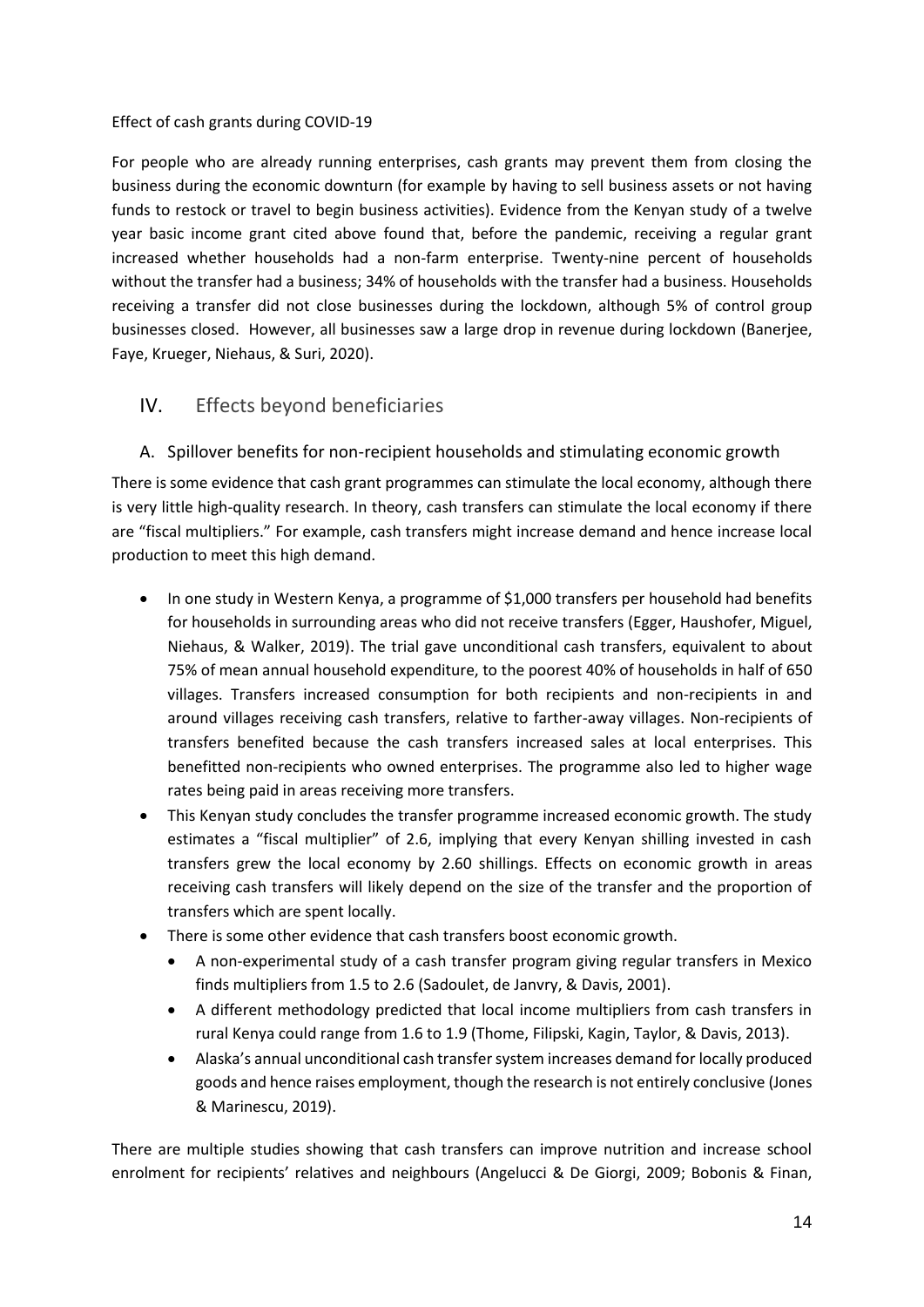2009). This is more likely driven by sharing cash transfers than local fiscal multipliers. Nonetheless, this does illustrate another way cash transfers can help non-recipients.

#### B. Inflation

There is some evidence that cash transfers do not cause inflation, except in very remote communities. However, there are very few studies on this question.

- The Kenyan trial above also finds little evidence that the cash transfer programme changes prices. They find positive but not statistically significant effects on input prices and very small, economically insignificant effects on output prices. Average price inflation is 0.1%, and even during periods with the largest transfers, estimated price effects are less than 1%.
- A Mexican study finds that periodic small transfers raised food prices in the most remote communities in rural areas and not in less remote ones (Cunha, De Giorgi, & Jayachandran, 2018).
- A study in the Philippines shows that cash transfers (paid every second month and equal to roughly 25% of per capita consumption expenditure) in rural areas increased prices of only perishable, high-protein, locally produced foods (eggs and meat) but not non-perishable or more easily tradable foods (Filmer, Friedman, Kandpal, & Onishi, 2018).

It is even less likely that inflation will occur as a result of cash transfers in the current economic climate. Lockdowns and the recession have been big negative demand and supply shocks. While the supply shock will likely be less severe with fewer restrictions on movement, the demand shock may persist for some time.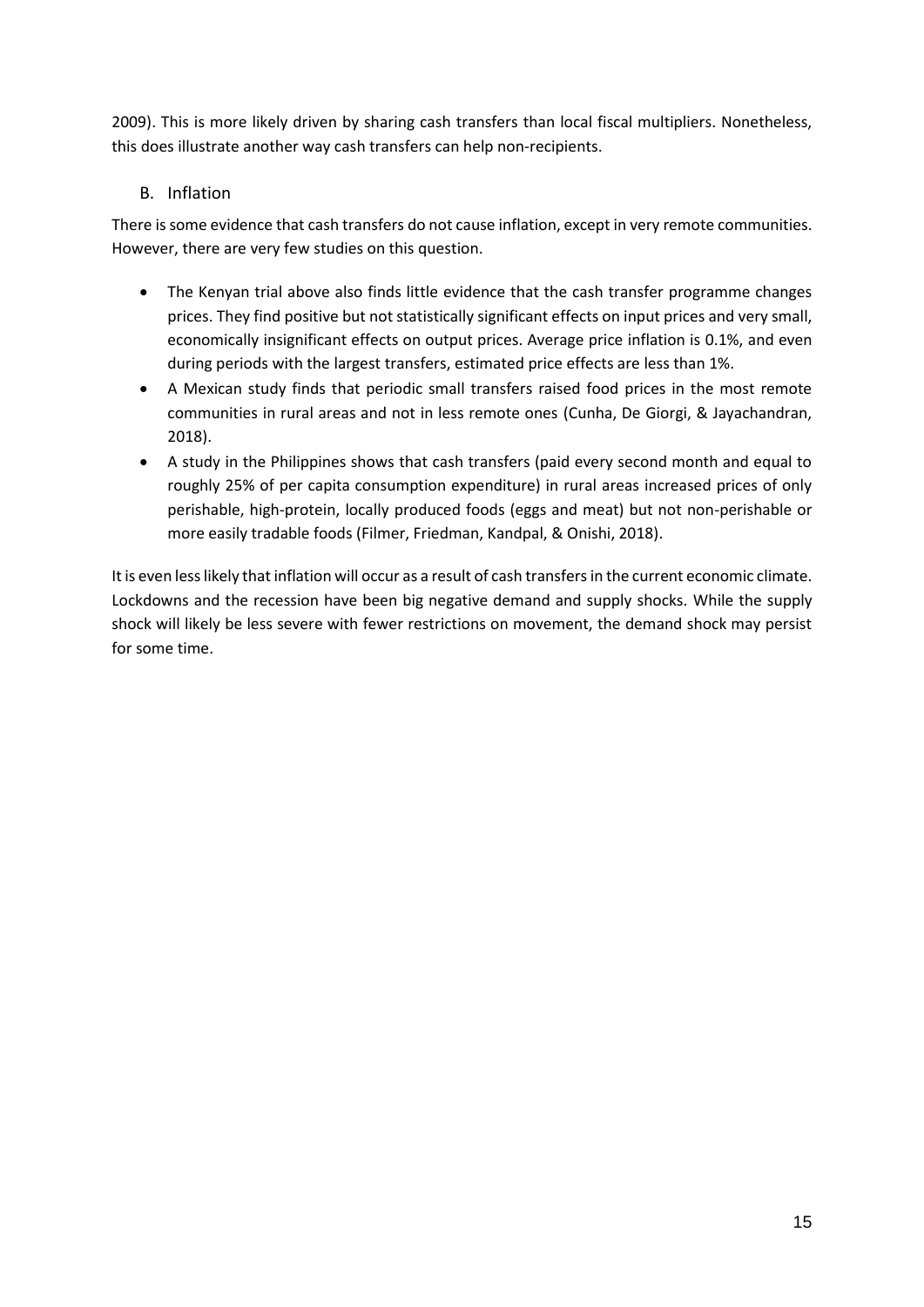## 3. Design features

<span id="page-15-0"></span>This section of the note discusses four design choices around cash transfers: (I) should transfers be conditional on specific behaviour, (II) should transfers be labelled to encourage recipients to spend them in a particular way, (III) should transfers that aim to improve nutrition and food security be delivered in cash, food vouchers, or parcels, and (IV) how to build a system to facilitate response to future crises. We do not discuss targeting or eligibility.

## <span id="page-15-1"></span>I. Conditional or unconditional transfers

Cash transfers can be conditional or unconditional. Conditional cash transfers require recipients to take some specific action to be eligible. Many conditional cash transfers, especially in Latin America, have required that recipients enrol their children in school, vaccinate their children, or use other health services. Most transfer programmes in Africa do not have conditions.

We do not recommend trying to institute conditions on use of grants for emergencies. The benefits of applying conditions for achieving targeted outcomes are likely to be small. Two meta-studies find that conditional cash transfers have slightly larger effects on targeted outcomes than unconditional cash transfers(Bastagli, et al., 2016). The outcomes in these studies include nutrition, use of health services (e.g., vaccination), and school enrolment. However, there is substantial variation across studies and some randomised controlled trials that compare conditional and unconditional cash transfers find no differences in their effects.

It is particularly likely to be difficult to implement grants with conditions quickly. Adding conditions to grants has been found to have little benefit when conditions are difficult to monitor or enforce. Several studies find that conditional cash transfers have smaller effects on targeted behaviour when recipients do not know there are conditions or learn that conditions will not be enforced (Bastagli, et al., 2016). Implementation of conditions also has costs.

Conditions may have unexpected, undesirable consequences. One Colombian study showed how conditions can be deliberately undermined by government staff responsible for enforcing them. Teachers responsible for reporting attendance data inflated attendance so poorer children would not lose access to conditional cash transfers (Linden & Shastry, 2012).

Imposing conditions around job search, self-employment, or volunteering in community projects will be difficult to devise in the short-term. This has not been widely done so there is little evidence base. This may be possible in future cash grant programs. But setting up a monitoring and enforcement infrastructure in a few weeks or months would be very difficult.

## <span id="page-15-2"></span>II. Labelled or unconditional transfers

"Labelled" cash grants are unconditional, but delivered in a way that strongly encourages recipients to spend the grant in specific ways. Labelling unconditional cash transfers may close some of the gap between conditional and unconditional cash transfers, but very few studies exist on this question. The only existing randomised controlled trial compared two cash transfers in rural Moroccan communities: a conditional cash transfer explicitly requiring school attendance, and a "labelled" cash transfer to encourage school attendance. In the "labelled" programme, there were no strict conditions, but it was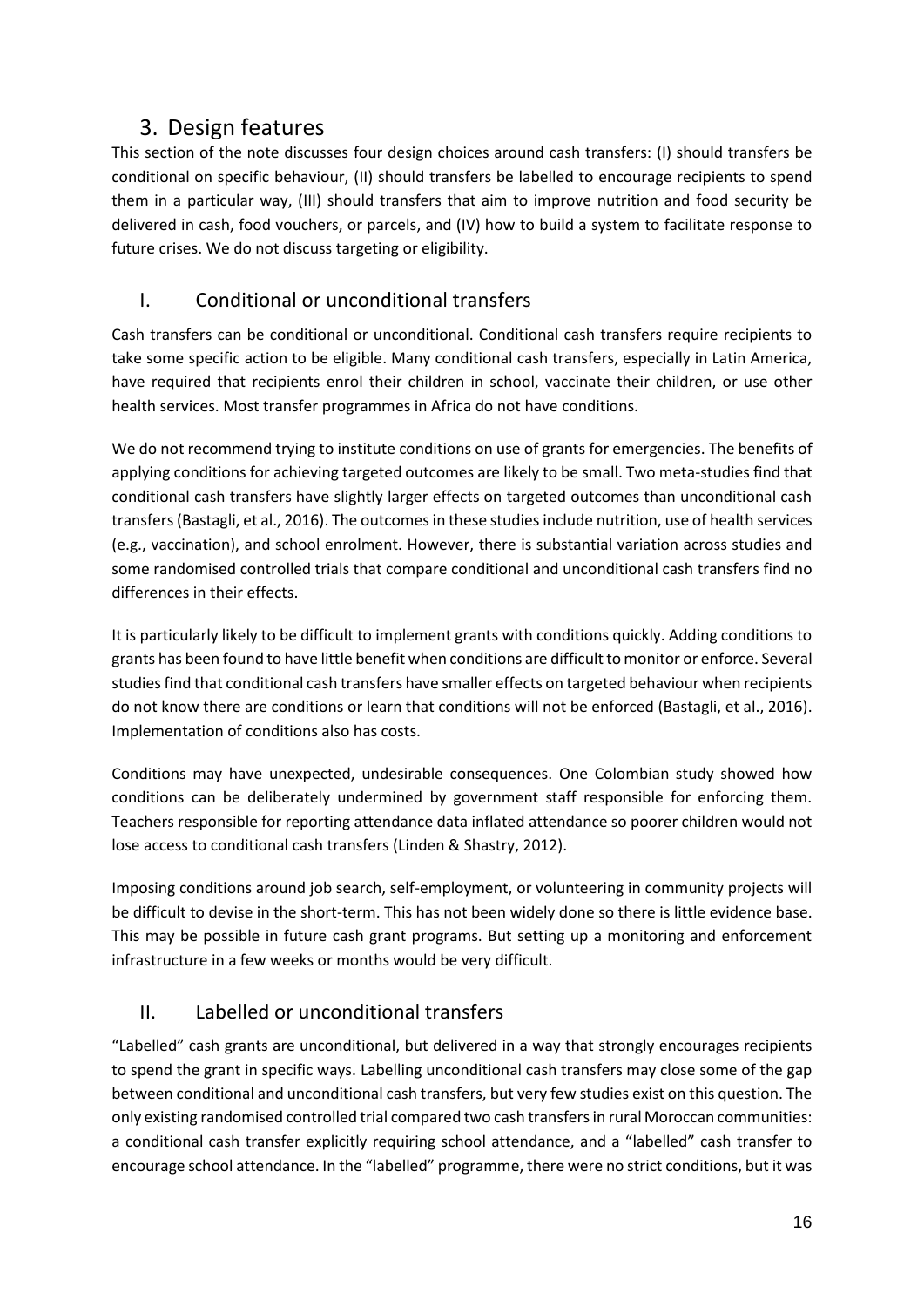made very clear to households that the transfer was coming from the Ministry of Education and intended to reduce school drop-out. Just "labelling" the programme had large effects on school participation compared to a group who did not receive the programme. There was no difference between the labelled programme and the programme with actual conditions (Benhassine, Devoto, Duflo, Dupas, & Pouliquen, 2015).

Some related studies show that the share of income spent on the stated goals of unconditional transfer programs is larger for the transfer than for income from other sources. In Lesotho, for example, households spend a larger share of the Child Grant on children's education and clothing than the share of wage income they spend on these goods (Pace, Daidone, Davis, & Pellerano, 2019). This provides some additional evidence for labelling shifting spending. But the evidence is very indirect, so we view this research as suggestive rather than conclusive.

#### <span id="page-16-0"></span>III. Cash versus in-kind transfers and subsidies for food

Transfers aimed at improving nutrition and avoiding hunger can be delivered through cash, vouchers reserved for food purchases, food parcels, or through food price subsidies that function as indirect transfers. The existing research suggests cash transfers are a slightly better policy option than vouchers and far better options than food parcels and food price subsidies. Appendix [0](#page-31-0) reviews individual studies in detail.

#### A. Cash transfers versus food parcels

A review of 10 studies in developing countries found that both cash and food parcels generally have positive effects on nutrition, but cash transfers achieve the same nutrition gains as food parcels at lower cost (Gentilini U. , 2016). The same review showed that food parcels in some studies cost up to four times more than cash transfers to achieve the same nutrition gain. Food parcels also have more limited benefits for recipients' dietary diversity: five of the six studies in the review that directly compared cash transfers to food parcels found that cash transfers had larger effects on diversity of foods consumed than food transfers. One study found that cash increased the quality of food purchased relative to in-kind transfers (Verme, et al., 2015).

#### B. Cash transfers versus food vouchers

The same review of 10 studies in developing countries also found that both cash and food vouchers generally have positive effects on nutrition, but that food vouchers are less cost-effective than cash transfers and more cost-effective than food parcels (Gentilini U. , 2016). The cost data in the review considers the costs to government per calorie delivered.

**There is anecdotal evidence that food vouchers are more costly per calorie for beneficiaries than cash transfers.** For example, a study in Jordan and Lebanon documents that cash recipients, relative to voucher recipients, were able to hunt for bargains and travel shorter distances when shopping, while voucher recipients had to pay unnecessarily high prices for some items and incur costs to transport the voucher bundle home (Verme, et al., 2015). A study in the DRC found that some voucher beneficiaries sold voucher-sponsored items to obtain cash, which they used to diversify their diets (Aker, 2017). Consumers do not use the additional choice from cash transfers "irresponsibly:" a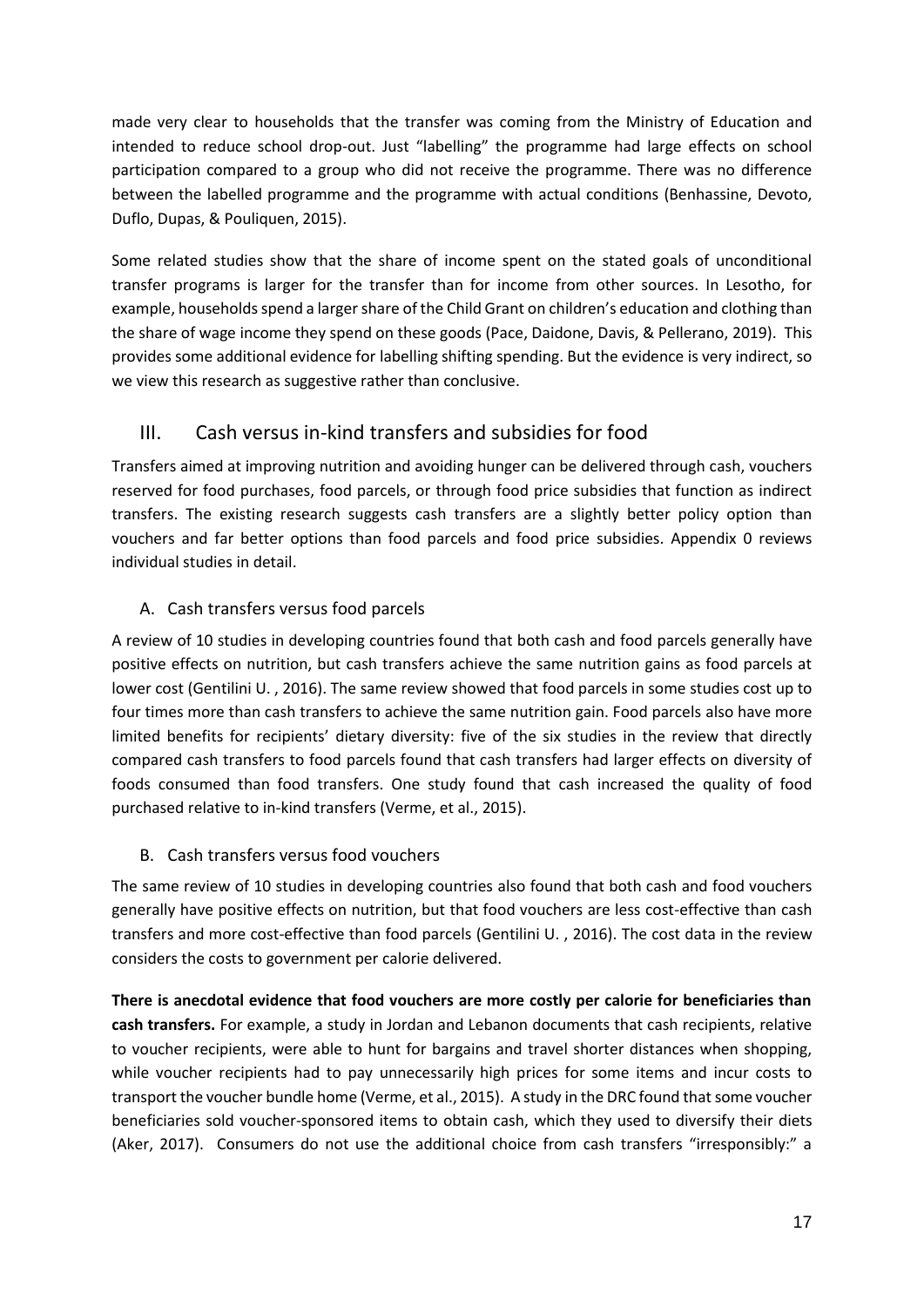Mexican study found that cash and in-kind transfers had equally small effects on consumption of sweets, tobacco, and alcohol (Cunha J. , Testing paternalism: Cash versus in-kind transfers, 2014).

#### C. Cash transfers versus food price subsidies

Food price subsidies can improve nutrition, but they are difficult to target and disproportionately benefit richer consumers. Food price subsidies are used in some countries to reduce food prices facing consumers. Food price subsidies reduce prices for all consumers, whereas food vouchers change prices only for consumers who are eligible to receive vouchers. Food price subsidies can be indirectly targeted at poorer consumers by offering the subsidies only for staple foods disproportionately consumed by the poor. Research on India's targeted food price subsidy system, one of the largest in the world, shows small effects on nutrition, partly due to implementation challenges (for details, see the literature review in Shrinivas et al., 2018).

#### <span id="page-17-0"></span>IV. Systematising emergency targeting system for a crisis response

To create social assistance systems flexible enough to respond to crises, governments can learn from the experience of COVID-19. Systems which responded most promptly were characterised by a central database of recipients based on existing government records, enriched by new information from multiple tools, such as household self-registration (online, WhatsApp) and machine learning analysis of 'big data'. Unlike in other sections, these learnings are based on case studies of existing cash transfer programmes and how these were adapted in response to COVID-19.<sup>9</sup> Table 4.1. Case studies [on social assistance programme adaptations in response to COVID-19c](#page-34-1)overs these systems.

- **Learning 1: setting aside resources for database maintenance.** Some countries achieve this through a regular census or census particularly targeting poor areas (Colombia, Ecuador, Pakistan), while others provide households with opportunities to self-register (Brazil, Argentina, Indonesia, Jordan). These are further discussed in the section
- **Learning 2: keeping data regularly updated is key.** During COVID-19, the countries which responded fastest in adapting and quickly rolling out their programmes for the crisis had existing databases with a high coverage of the total population (Colombia and Peru covered some 80% of households) and those which integrated several sources to update (often outdated) census data.
- **Learning 3: new technologies used for applications enabled large numbers of households to receive support** much more quickly and at a much lower cost than running a round of the census. This technology includes demand-driven methods, such as self-registration via SMS, WhatsApp or dedicated websites, and machine learning analysis of 'big data' sources including mobile phone data and satellite imagery (Aiken et al, 2021).
- **Learning 4: the value for money of the system would be raised further** if it could be used across government and for non-government sources of support, e.g., NGOs, a National Health Insurance scheme.
- **Learning 5: set-up a system that ensures all citizens have a way to receive transfers ahead of crisis.** Evidence from before (Gronbach, 2020) and after (Gelb & Mukherjee, 2020) pandemic hit demonstrates that digital (e.g., transfers) and mobile payments are now the dominant modes of delivery for cash transfers. Throughout the case studies presented in [Table 4.1. Case studies on](#page-34-1)  [social assistance programme adaptations in response to COVID-19,](#page-34-1) a mixed-methods approach is

<sup>9</sup> See World Bank policy briefs for: [Brazil](http://pubdocs.worldbank.org/en/758401593464558927/World-Bank-G2Px-COVID19-Brazil-Brief.pdf)[,](http://pubdocs.worldbank.org/en/760541593464535534/World-Bank-G2Px-COVID19-Pakistan-Brief.pdf) [Colombia](http://pubdocs.worldbank.org/en/863501593464582316/World-Bank-G2Px-COVID19-Colombia-Brief.pdf), [Ecuador,](http://pubdocs.worldbank.org/en/129771593464547099/World-Bank-G2Px-COVID19-Ecuador-Brief.pdf) [Jordan](http://pubdocs.worldbank.org/en/229771593464525513/World-Bank-G2Px-COVID19-Jordan-Brief.pdf), [Pakistan,](http://pubdocs.worldbank.org/en/760541593464535534/World-Bank-G2Px-COVID19-Pakistan-Brief.pdf) an[d](http://pubdocs.worldbank.org/en/621251593464570382/World-Bank-G2Px-COVID19-Peru-Brief.pdf) [Peru.](http://pubdocs.worldbank.org/en/621251593464570382/World-Bank-G2Px-COVID19-Peru-Brief.pdf)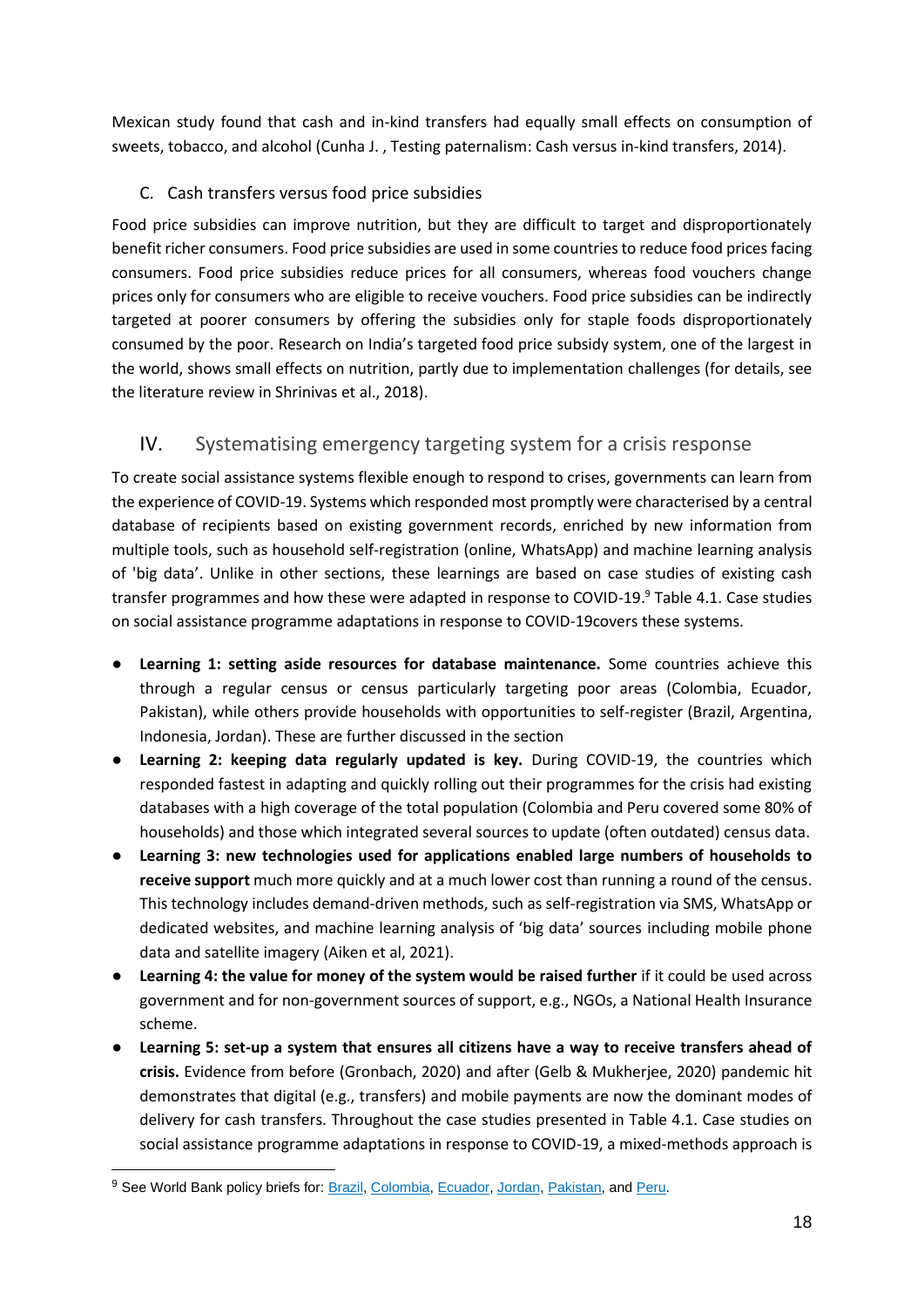common for ensuring that all intended recipients are reached. Digital payments to existing bank accounts (all case studies); opening new bank accounts remotely (Brazil, Colombia); mobile payments to existing mobile money accounts (Colombia, Jordan); new basic mobile accounts (Jordan, Pakistan); over the counter payments for the unbanked (Colombia, Ecuador, Peru). Governments could take several steps a priori to ensure transfers can reach people, such as increasing participation among the unbanked by setting up bank accounts or other means of payment. In India, the existence of a programme which provided the unbanked with free bank accounts was used to send US \$6.50 per month to account holders. This enabled the government to reach 200 million recipients, who would otherwise be difficult to reach with digital finance (Gentilini, Almenfi, Orton, & Dale, ). The accounts are linked to the national ID number (Aadhaar), which prevents financial fraud and increases inclusion rates (Gerard, Imbert, & Orkin, 2020)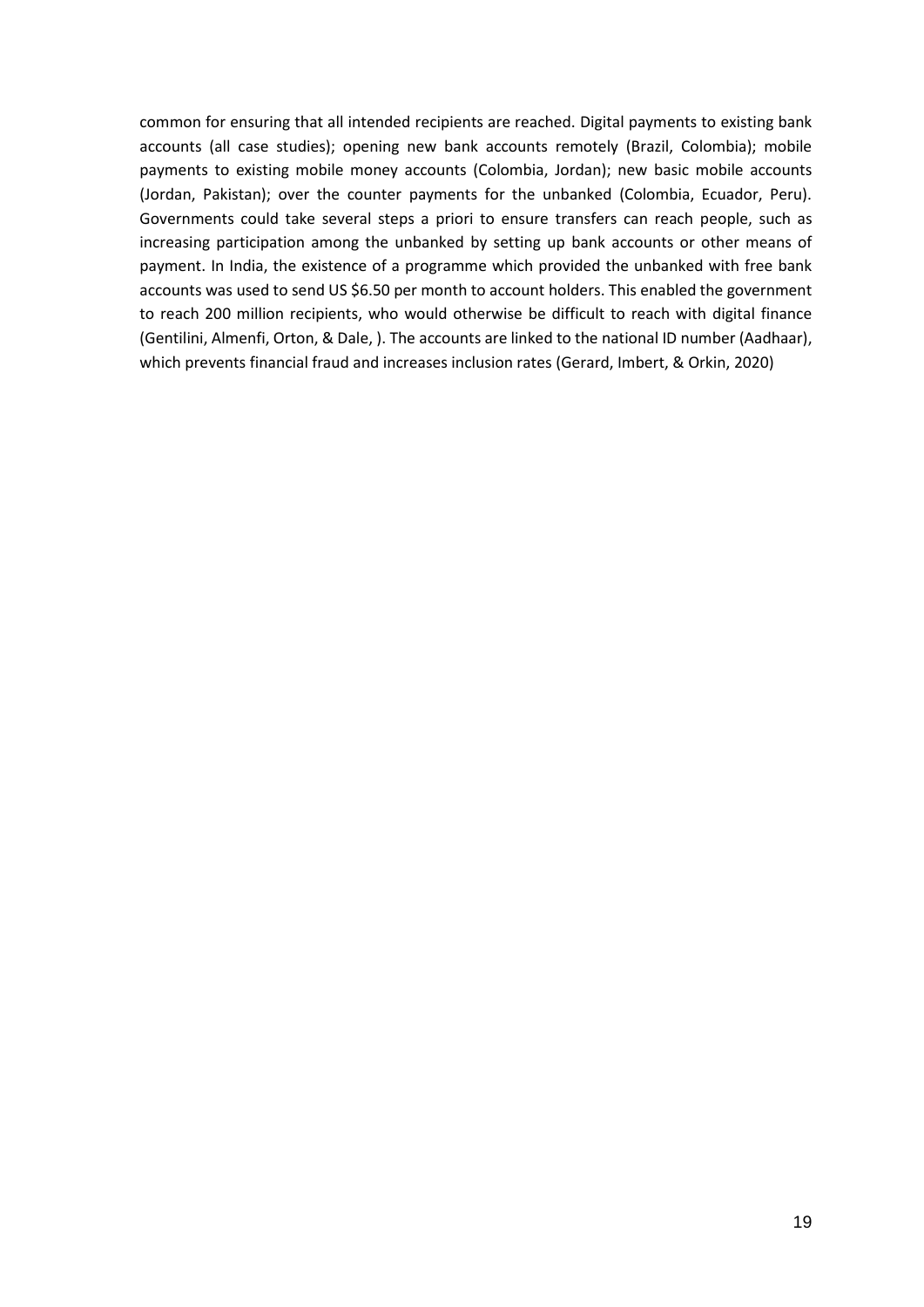## <span id="page-19-0"></span>4. Conclusion

During the COVID-19 pandemic, cash transfers have been used by governments around the world to provide support, buffer income shocks, protect economic livelihoods and ensure food security. However, there are many challenges facing policy makers looking to implement such a programme.

The intention of this paper was to provide policy makers with a rigorous overview of the current research landscape surrounding the implementation of social protection schemes. Specifically, we focused on cash-transfer programmes in LMICs and implementation during a crisis. In so doing, we aim to support policymakers currently making decisions regarding social protection programmes and offer them evidence-based guidance upon which to act.

This paper included two evidence review sections: on the likely effects of implementing cash transfers in a crisis, and on the design choices involved. Each section provided an overview of the literature as well as a series of key learnings. At the beginning of the paper, we also presented three policy highlights recommendations. These are repeated below for reference.

- **1. In times of crisis, cash transfers have wide reaching benefits for children, adults and the wider economy.**
- **2. Unconditional cash transfers are particularly well suited to crisis response.**
- **3. During a crisis, cash grants are high value-for-money and more flexible than most other social welfare programmes.**

We hope that this paper was of use. If you have any questions or would like to discuss this topic, or any of the research referenced further, please contact mbrg@bsg.ox.ac.uk. We also welcome feedback on this paper and how we may continue to improve the way we support policy makers.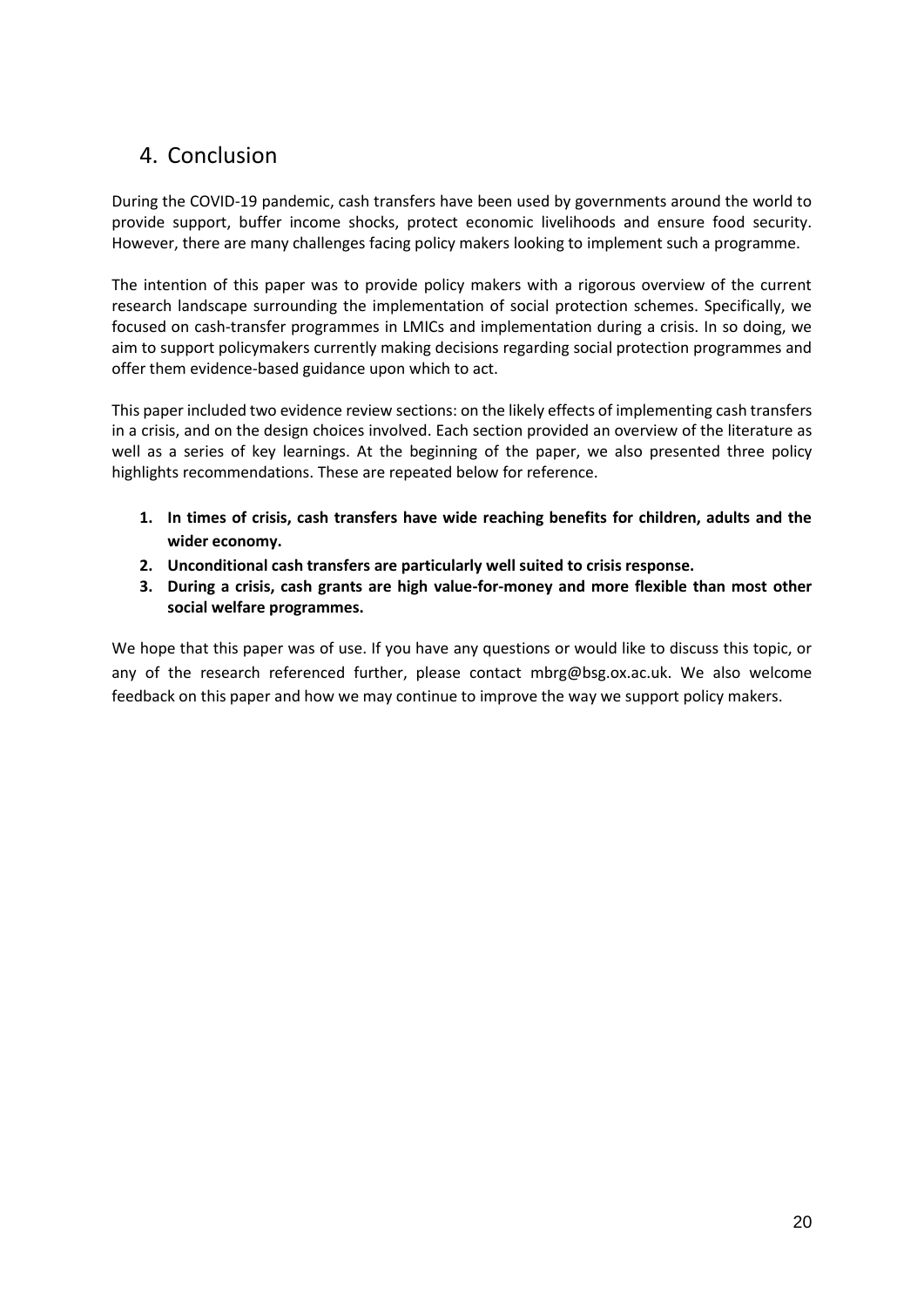#### <span id="page-20-0"></span>References

- Abay, K. A., Berhane, B., Hoddinott, J., & Tafere, K. (2021). COVID-19 and Food Security in Ethiopia: Do Social Protection Programs Protect? . *Economic Development and Cultural Change, forthcoming*, 1-39.
- Abebe, G., Caria, S., Fafchamps, M., Falco, R., Franklin, S., & Quinn, S. (2020). Anonymity or Distance? Job Search and Labour Market Exclusion in a Growing African City. *Review of Economic Studies, forthcoming*.
- Abel, M. (2019). Unintended Labour Supply Effects of Cash Transfer Programs: New Evidence from South Africa's Pension. *Journal of African Economies, 28*(5), 558– 581.
- Aiken, E. L., Bedoya, G., Blumenstock, J. E., & Coville, A. (2021). Program Targeting with Machine Learning and Mobile Phone Data: Evidence from an Anti-Poverty Intervention in Afghanistan. *Working Paper*, 1-36.
- Aker, J. (2017). Comparing cash and voucher transfers in a humanitarian context: Evidence from the Democratic Republic of Congo. *The World Bank Economic Review, 31*(1), 44-70.
- Almenfi, M., Breton, M., Dale, P., Gentilini, U., Pick, A., & Richardson, D. (2020). Where is the Money Coming From? Ten Stylized Facts on Financing Social Protection Responses to COVID-19. *Social Protection and Jobs Policy and Technical Note, No. 23*.
- Angelucci, M., & De Giorgi, G. (2009). Indirect Effects of an Aid Program: How Do Cash Transfers Affect Ineligibles' Consumption? *American Economic Review, 99*(1), 486– 508.
- Ardington, C., Case, A., & Hosegood, V. (2009). Labour Supply Responses to Large Social Transfers: Longitudinal Evidence from South Africa. *American Economic Journal: Applied Economics*, 22-24.
- Arndt, C., Davies, R., Gabriel, S., Harris, L., Makrelove, K., Robinson, S., . . . Anderson, L. (2020). Covid-19 lockdowns, income distribution, and food security: An analysis for South Africa. *Global Food Security, 100410*, 1-5.
- Baird, S., Ferreira, F. H., Özler, B., & Woolcock, M. (2013). Relative Effectiveness of Conditional and Unconditional Cash Transfers for Schooling Outcomes in Developing Countries: a Systematic Review. *Campbell Systematic Reviews, 9*(1), 1-124.
- Baird, S., McIntosh, C., & Özler, B. (2011). Cash or condition? Evidence from a cash transfer experiment. *The Quarterly Journal of Economics, 126*(4), 1709-1753.
- Banerjee, A. V., & Sequeira, S. (2020). Spatial Mismatches and Imperfect Information in the Job Search. . *Working paper, Massachusetts Institute of Technology*.
- Banerjee, A., Faye, M., Krueger, A., Niehaus, P., & Suri, T. (2020). Effects of a Universal Basic Income During the Pandemic. *Working Paper*, 1-41.
- Banerjee, A., Hanna, R., Kreindler, G., & Olken, B. (2017). Debunking the Stereotype of the Lazy Welfare Recipient: Evidence from Cash Transfer Programs. *World Bank Research Observer, 32*, 155–84.
- Bastagli, F., Hagen-Zanker, J., Harman, L., Barca, V., Sturge, G., Schmidt, T., & Pellerano, L. (2016). *Cash Transfers: What Does the Evidence Say? A Rigorous Review of Programme Impact and the Role of Design and Implementation Features.* London: Overseas Development Institute.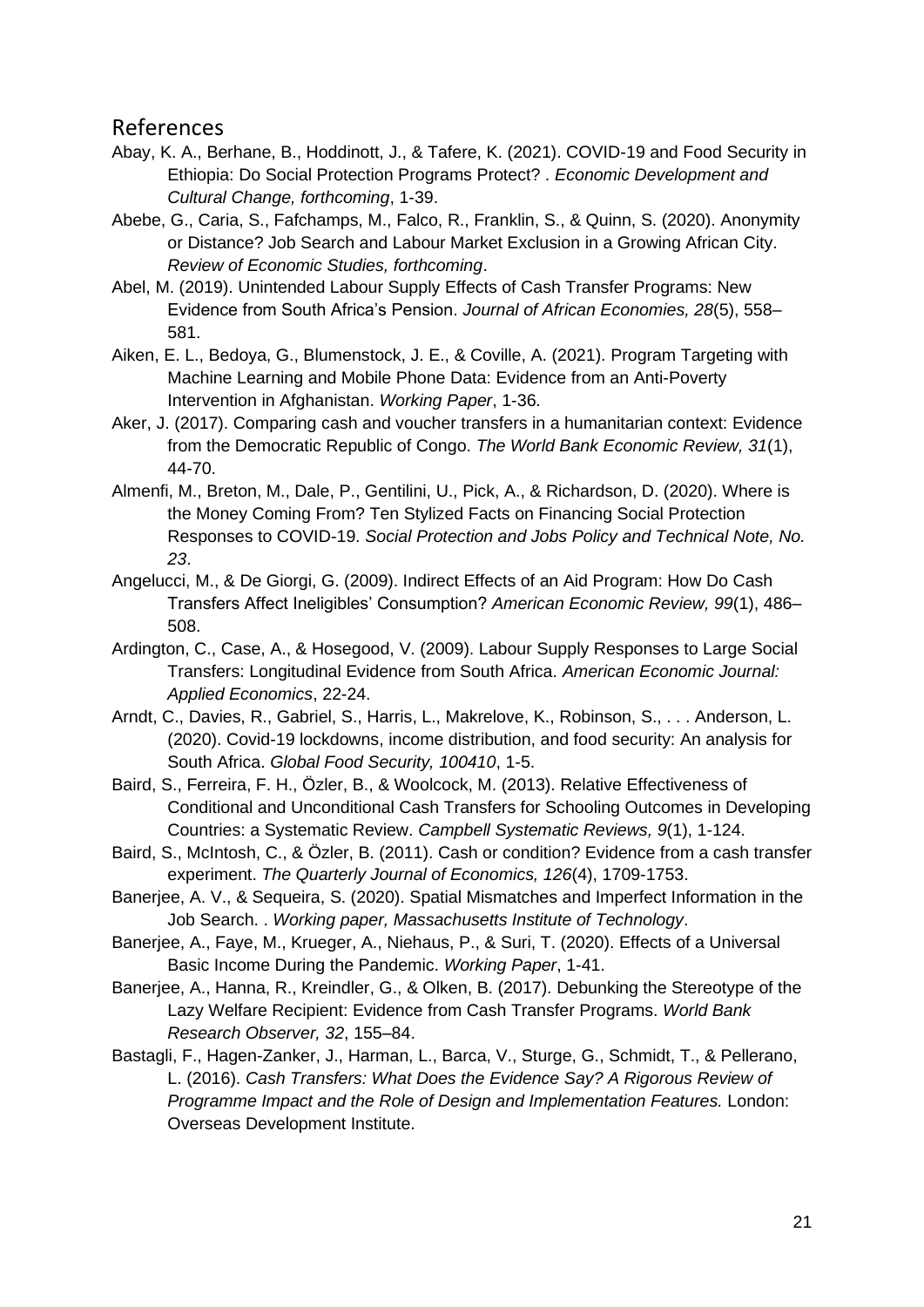- Benhassine, N., Devoto, F., Duflo, E., Dupas, P., & Pouliquen, V. (2015). Turning a Shove into a Nudge? A `Labeled Cash Transfer' for Education. *American Economic Journal: Economic Policy, 7*(3), 86–125.
- Berge, L. I., K., B., & Tungodden, B. (2015). Human and financial capital for microenterprise development: evidence from a field and lab experiment. *Management Science, 61*, 707–22.
- Blattman, C., Fiala, N., & Martinez, S. (2014). Generating skilled self-employment in developing countries: experimental evidence from Uganda. *Quarterly Journal of Economics, 129*, 697–752.
- Blattman, C., Fiala, N., & Martinez, S. (2018). The long term impacts of grants on poverty: 9 year evidence from Uganda's Youth Opportunities Program. . *NBER Working Paper no. 24999*.
- Bobonis, G., & Finan, F. (2009). Neighborhood Peer Effects in Secondary School Enrollment Decisions. *Review of Economics and Statistics, 91*(4), 695–716.
- Bottan, N., Hoffmann, B., & Vera-Cossio, D. A. (2021). Stepping up during a crisis: The unintended effects of a noncontributory pension program during the Covid-19 pandemic. *Journal of Development Economics, 102635*, 1-14.
- Buser, T., Oosterbeek, H., Plug, E., Ponce, J., & Rosero, J. (2017). The Impact of Positive and Negative Income Changes on the Height and Weight of Young Children. *The World Bank Economic Review, 31*(3), 786-808.
- Carranza, E., Garlick, R., Orkin, K., & Rankin, N. (2020). Job Search and Hiring with Two-Sided Limited Information about Workseekers' Skills. *World Bank Policy Research Working Paper 9345*.
- Cunha, J. (2014). Testing paternalism: Cash versus in-kind transfers. *American Economic Journal: Applied Economics, 6*(2), 195-230.
- Cunha, J. (2014). Testing paternalism: Cash versus in-kind transfers. *American Economic Journal: Applied Economics, 6*(2), 195-230.
- Cunha, J., De Giorgi, G., & Jayachandran, S. (2018). The Price Effects of Cash Versus In-Kind Transfers. *The Review of Economic Studies, 8*(1 (April)), 240–281.
- Daidone, S., Davis, B., Handa, S., & Winters, P. (2019). The Household and Individual‐Level Productive Impacts of Cash Transfer Programs in Sub‐Saharan Africa. *American Journal of Agricultural Economic, 101*(5), 1401-1431.
- Daidone, S., Davis, B., Handa, S., & Winters, P. (2019). The Household and Individual‐Level Productive Impacts of Cash Transfer Programs in Sub‐Saharan Africa. *American Journal of Agricultural Economics, 101*(5), 1401-1431.
- de Groot, R., Palermo, T., Handa, S., Peter Ragno, L., & Peterman, A. (2017). Cash Transfers and Child Nutrition: Pathways and Impacts. *Development Policy Review, 35*(5), 621-643.
- de Mel, S., McKenzie, D., & Woodruff, C. (2008). Returns to capital in microenterprises: evidence from a field experiment. *Quarterly Journal of Economics, 123*, 1329–72.
- Del Carpio, X. V., & Macours, K. (2010). Leveling the intra-household playing field: compensation and specialization in child labor allocation. In R. K. Akee, E. V. Edmonds, & K. Tatsiramos, *Child Labor and the Transition between School and Work (Research in Labor Economics, Vol. 31)* (pp. 259-295). Bingley: Emerald Group Publishing Limited.
- Doocy, S., & Tappis, H. (2017). Cash‐based approaches in humanitarian emergencies: a systematic review. *Campbell Systematic Reviews, 13*(1), 1-200.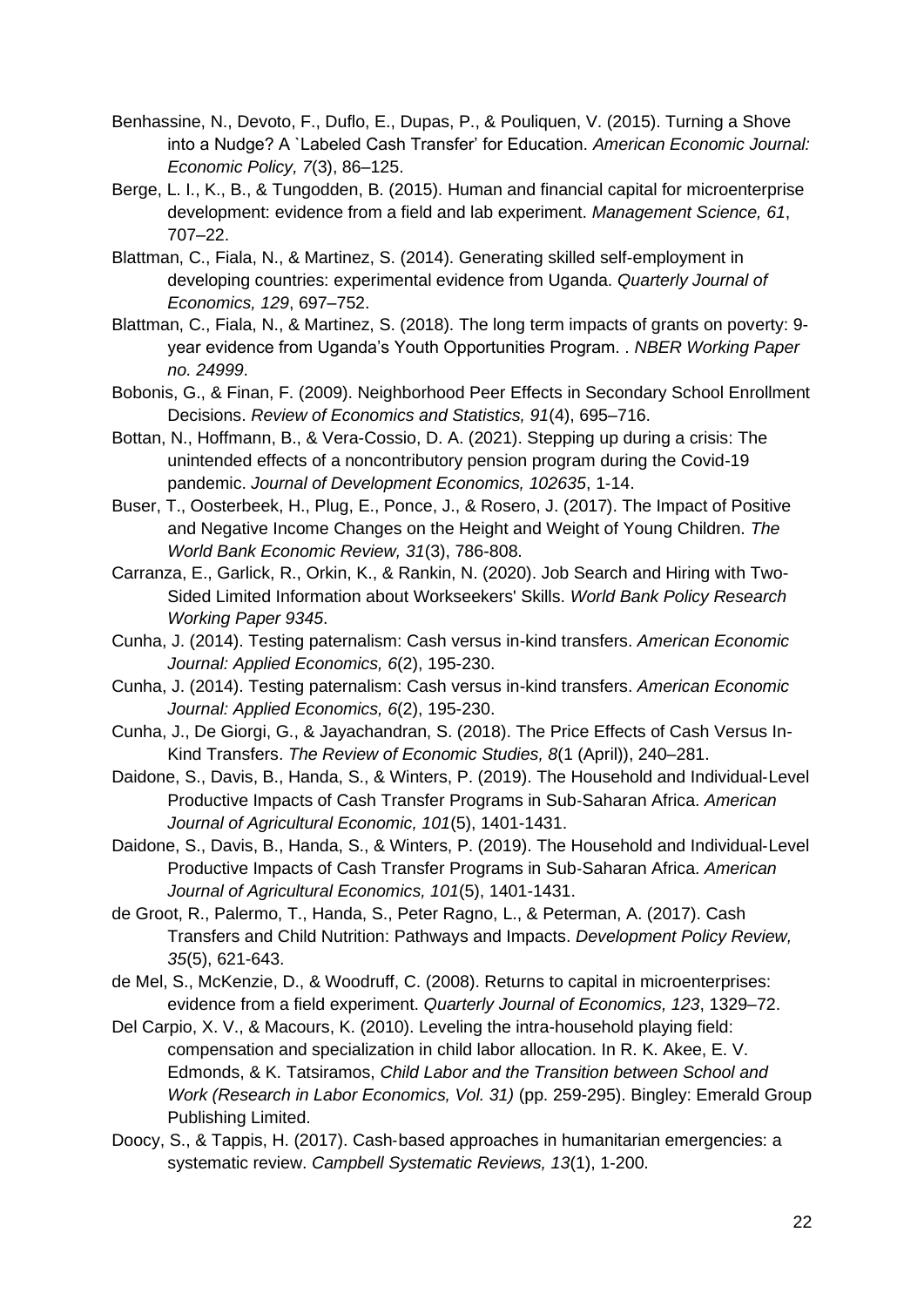- Doocy, S., Busingye, M., Lyles, E., Colantouni, E., Aidam, B., Ebulu, G., & Savage, K. (2020). Cash and voucher assistance and children's nutrition status in Somalia. *Maternal & Child Nutrition*, p.e12966.
- Egger, D., Haushofer, J., Miguel, E., Niehaus, P., & Walker, M. W. (2019). General equilibrium effects of cash transfers: experimental evidence from Kenya . *National Bureau of Economic Research Working Paper no. w26600*.
- Evans, D. K., & Popova, A. (2014). Cash Transfers and Temptation Goods: a Review of Global Evidence. *World Bank Policy Research Working Paper, 6886*, 1-34.
- Fafchamps, M., McKenzie, D., Quinn, S., & Woodruff, C. (2014). Microenterprise growth and the flypaper effect: evidence from a randomized experiment in Ghana. *Journal of Development Economics, 106*, 211–26.
- Feldman, B. S., Zaslavsky, A. M., Ezzati, M., Peterson, K. E., & Mitchell, M. (2009). Contraceptive Use, Birth Spacing, and Autonomy: an Analysis of the Oportunidades Program in Rural Mexico. *Studies in Family Planning, 40*(1), 51-62.
- Fernald, L. C., Gertler, P. J., & Neufeld, L. M. (2008). Role of Cash in Conditional Cash Transfer Programmes for Child Health, Growth, and Development: an Analysis of Mexico's Oportunidades. *The Lancet, 371*(9615), 828-837.
- Fernald, L. C., Gertler, P. J., & Neufeld, L. M. (2009). 10-Year Effect of Oportunidades, Mexico's Conditional Cash Transfer Programme, on Child Growth, Cognition, Language, and Behaviour: a Longitudinal Follow-Up Study. *The Lancet, 374*(9706), 1997-2005.
- Filmer, D., Friedman, J., Kandpal, E., & Onishi, J. (2018). Cash Transfers, Food Prices, and Nutrition Impacts on Nonbeneficiary Children. *World Bank Policy Research Working Paper 8377*.
- Franklin, S. (2018). Location, Search Costs and Youth Unemployment. Experimental Evidence from Transport Subsidies. *Economic Journal, 128*(614), 2353-2379.
- Gelb, A., & Mukherjee, A. (2020). Digital Technology in Social Assistance Transfers for COVID-19 Relief: Lessons from Selected Cases. *Center for Global Development Policy Paper, 181*, 1-18.
- Gentilini, U. (2014). Our Daily Bread : What is the Evidence on Comparing Cash versus Food Transfers? *Social Protection and Labor Discussion Paper, No. 1420*, 1-50.
- Gentilini, U. (2016). The Revival of the "Cash versus Food" Debate: New Evidence for an Old Quandary? *The World Bank*.
- Gentilini, U., Almenfi, M., Orton, I., & Dale, P. ( *Social Protection and Jobs Responses to COVID-19.* Washington, DC: World Bank. Retrieved from https://openknowledge.worldbank.org/handle/10986/33635
- Gerard, F., Imbert, C., & Orkin, K. (2020). Social protection response to the COVID19 crisis: options for developing countries. *Oxford Review of Economic Policy, 36*(S1), S281– S296.
- Gertler, P. J., Martinez, S. W., & Rubio-Codina, M. (2012). Investing Cash Transfers to Raise Long-Term Living Standards. *American Economic Journal: Applied Economics, 4*(1), 164-92.
- Gilligan, D., & Roy, S. (2013). Resources, stimulation, and cognition: How transfer programs and preschool shape cognitive development in Uganda.
- Gronbach, L. (2020). Social cash transfer payment systems in sub-Saharan Africa. *CSSR Working Paper, No. 452*, 1-81.
- Hamoudi, A., & Thomas, D. (2014). Endogenous Co-residence and Program Incidence: South Africa's Old Age Pension. *Journal of Development Economics, 109*, 30-37.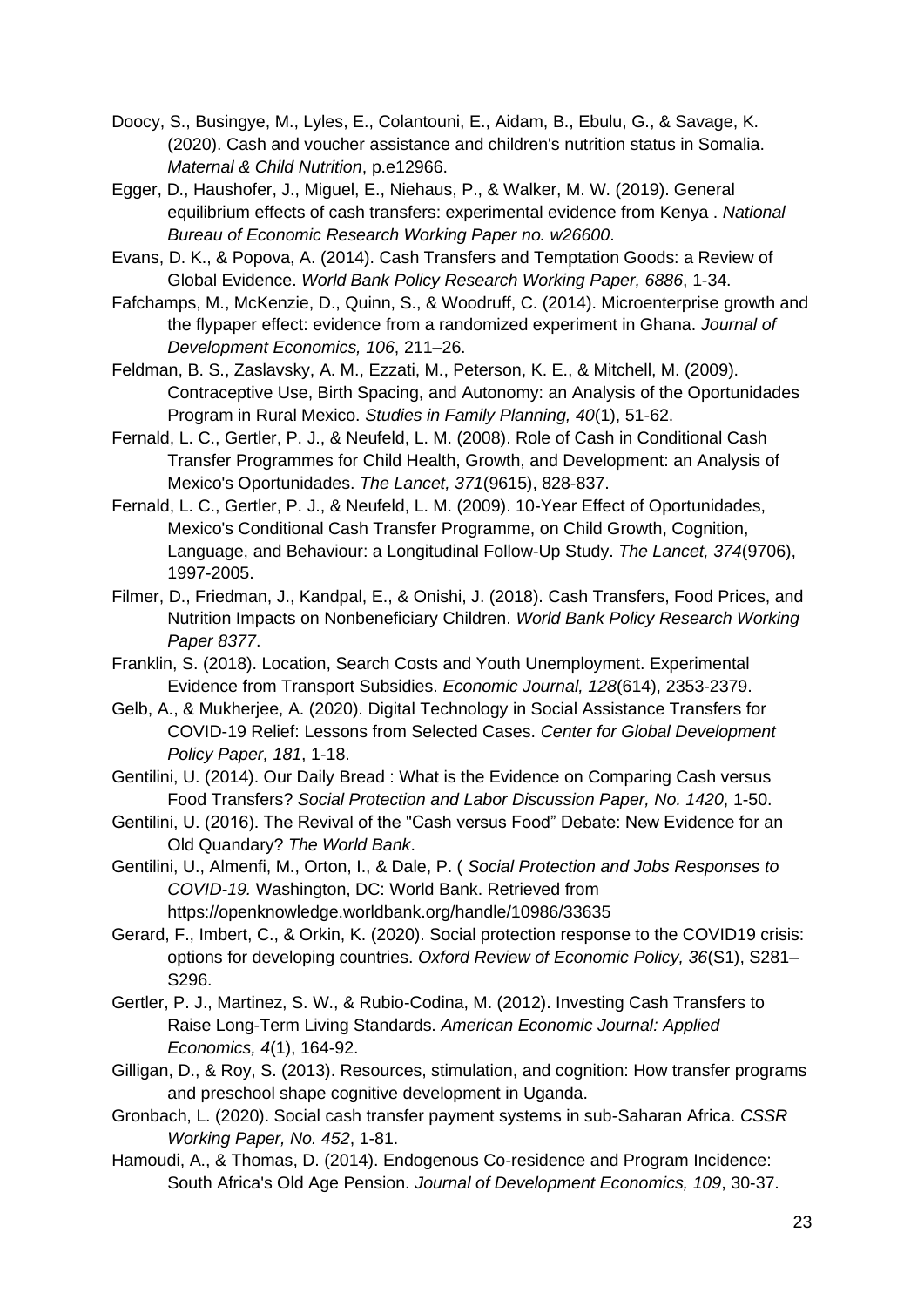- Handa, S., & de Milliano, M. (2015). *The Impact of Social Cash Transfers on Schooling in Africa: an Update from the Transfer Project.* Carolina Population Center. Chapel Hill, NC: University of North Carolina.
- Handa, S., Natali, L., Seidenfeld, D., Tembo, G., & Davis, B. (2018). Can Unconditional Cash Transfers Raise Long-Term Living Standards? Evidence from Zambia. *Journal of Development Economics, 133*, 42-65.
- Handa, S., Peterman, A., Huang, C., Halpern, C., Pettifor, A., & Thirumurthy, H. (2015). Impact of the Kenya Cash Transfer for Orphans and Vulnerable Children on early pregnancy and marriage of adolescent girls. *Social Science & Medicine, 141*, 36-45.
- Hanna, R., & Olken, B. A. (2018). Universal Basic Incomes versus Targeted Transfers: Anti-Poverty Programs in Developing Countries. *Journal of Economic Perspectives, 32*(4), 201-226.
- Hidrobo, M., Hoddinott, J., Peterman, A., Margolies, A., & Moreira, V. (2014). Cash, food, or vouchers? Evidence from a randomized experiment in northern Ecuador. *Journal of development Economics, 107*, 144-156.
- Hill, R. V., Campero Peredo, A., & Tarazona, M. (2021). The impact of disaster risk financing: Evidence gap assessment. *Unpublished*.
- Ivaschenko, O., Doyle, J., Kim, J., Sibley, J., & Majoka, Z. (2020). Does `Manna from Heaven' help? The role of cash transfers in disaster recovery - lessons from Fiji after Tropical Cyclone Winston. *Disasters, 44*(3), 455-476.
- Jones, D., & Marinescu, I. (2019). The Labor Market Impacts of Universal and Permanent Cash Transfers: Evidence from the Alaska Permanent Fund . *Working Paper, University of Chicago*.
- Karlan, D., Knight, R., & Udry, C. (2015). Consulting and capital experiments with microenterprise tailors in Ghana. *Journal of Economic Behavior and Organization, 118*, 281–302.
- Karlan, D., Osei, R., Osei-Akoto, I., & Udry, C. (2014). Agricultural decisions after relaxing credit and risk constraints. *Quarterly Journal of Economics, 129*, 597–652.
- Leroy, J. L., Ruel, M., & Verhofstadt, E. (2009). The Impact of Conditional Cash Transfer Programmes on Child Nutrition: a Review of Evidence Using a Programme Theory Framework. *Journal of Development Effectiveness, 1*(2), 103-129.
- Linden, L., & Shastry, G. K. (2012). Grain inflation: Identifying agent discretion in response to a conditional school nutrition program. *Journal of Development Economics, 99*(1), 128-138.
- Macours, K., Premand, P., & Vakis, R. (2016). Transfers, Diversification and Household Risk Strategies: Experimental Evidence with Lessons for Climate Change Adaptation. *World Bank Policy Research Working Paper, No 6053*, 1-38.
- Mansur, A., Doyle, J., & Ivaschenko, O. (2017). Social Protection and Humanitarian Assistance Nexus for Disaster Response : Lessons Learnt from Fiji's Tropical Cyclone Winston. *Social Protection & Labor Discussion Paper, 1701*.
- McIntosh, C., & Zeitlin, A. (2018). Benchmarking a child nutrition program against cash: experimental evidence from Rwanda. . *Cornell University Working Paper*.
- McKenzie, D., & Woodruff, C. (2008). Experimental evidence on returns to capital and access to finance in Mexico. *World Bank Economic Review, 22*, 457–82.
- Mikulak, M. (2018). *Cost-effectiveness in humanitarian work: cash-based programming.* Brighton, UK: Institute of Development Studies.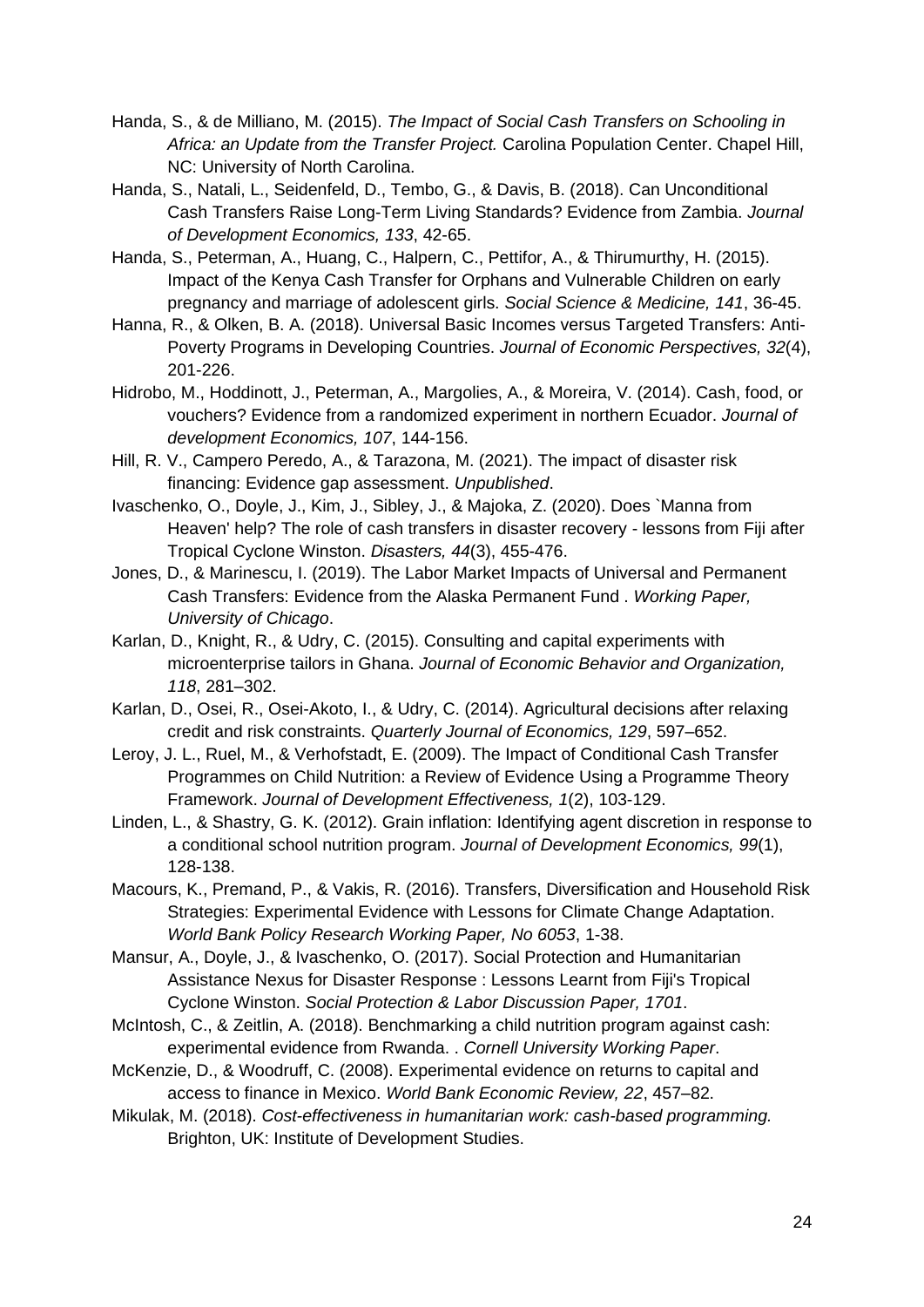- Pace, N., Daidone, S., Davis, B., & Pellerano, L. (2019). Shaping Cash Transfer Impacts Through 'Soft-Conditions': Evidence from Lesotho. *Journal of African Economies, 28*(1), 39-69.
- Palermo, T., Handa, S., Peterman, A., Prencipe, L., & Seidenfeld, D. (2016). Unconditional Government Social Cash Transfer in Africa Does Not Increase Fertility. *Journal of Population Economics*, 1083-1111.
- Pople, A., Hill, R. V., Dercon, S., & Brunckhorst, B. (2021). Anticipatory Cash Transfers in Climate Disaster Response. *Unpublished*.
- Rosenberg, M., Pettifor, A., Nguyen, N., Westreich, D., Bor, J., Bärnighausen, T., . . . Kahn, K. (2015). Relationship between receipt of a social protection grant for a child and second pregnancy rates among South African women: A cohort study. *PloS One, 10*(9).
- Sadoulet, E., de Janvry, A., & Davis, B. (2001). Cash Transfer Programs with Income Multipliers: PROCAMPO in Mexico. *World Development, 6*, 1043–1056.
- Schwab, B. (2019). Comparing the Productive Effects of Cash and Food Transfers in a Crisis Setting: Evidence from a Randomised Experiment in Yemen. *The Journal of Development Studies, 55*(sup1), 29-54.
- Shrinivas, A., Baylis, K., Crost, B., & Pingali, P. (2018. ). Do staple food subsidies improve nutrition? *Working Paper, University of Illinois*.
- Stecklov, G., Winters, P., Todd, J., & Regalia, F. (2007). Unintended effects of poverty programmes on childbearing in less developed countries: experimental evidence from Latin America. *Population Studies, 61*(2), 125-140.
- Thome, K., Filipski, M., Kagin, J., Taylor, J. E., & Davis, B. (2013). Agricultural spillover effects of cash transfers: What does LEWIE have to say? *American Journal of Agricultural Economics, 95*(5), 1338–1344.
- Todd, J. E., Winters, P., & Stecklov, G. (2012). Evaluating the impact of conditional cash transfer programs on fertility: the case of the Red de Protección Social in Nicaragua. *Journal of Population Economics, 25*(1), 267-290.
- Verme, P., Gigliarano, C., Wieser, C., Hedlund, K., Petzoldt, M., & Santacroce, M. (2015). The welfare of Syrian refugees: evidence from Jordan and Lebanon. *The World Bank*.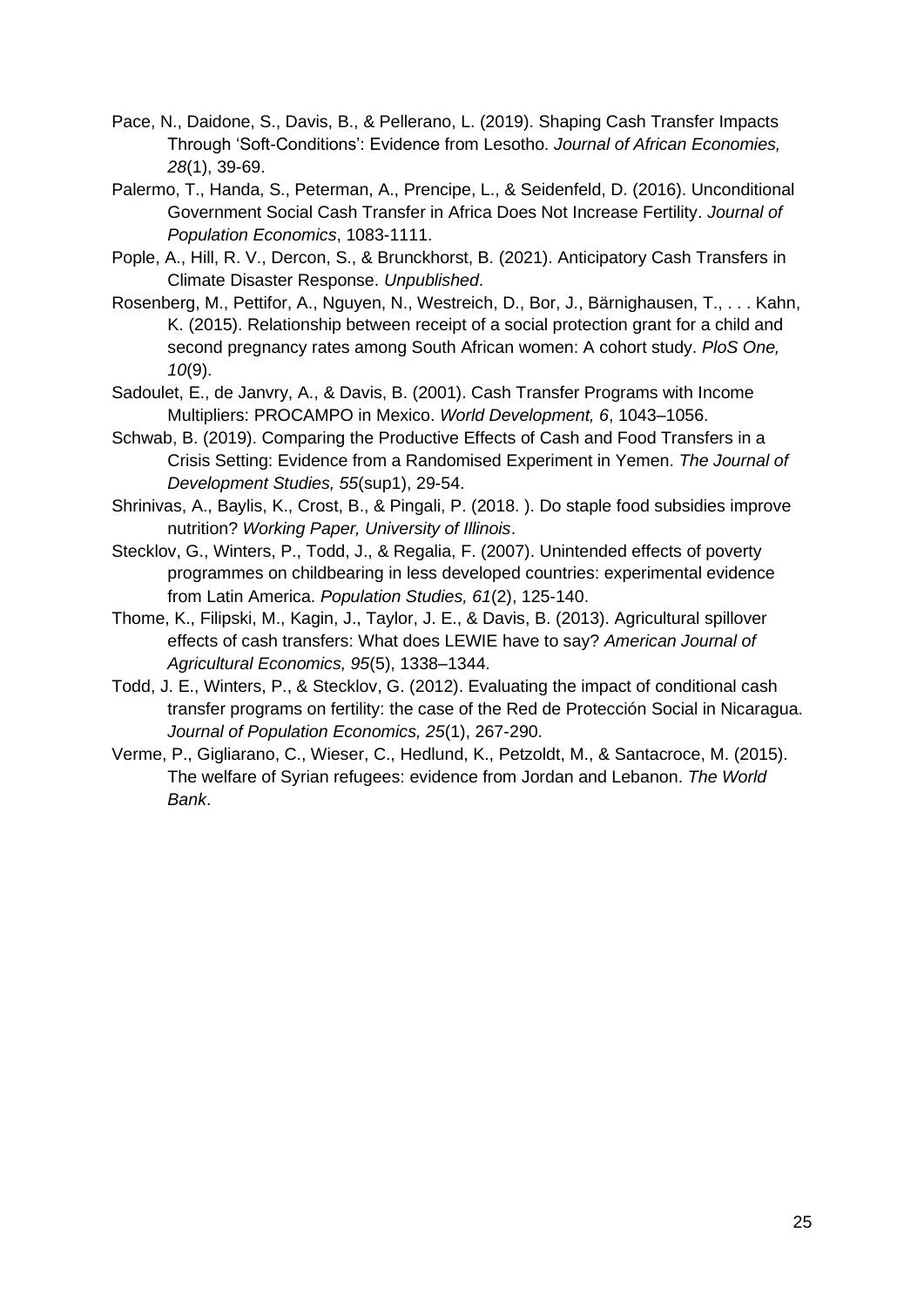## <span id="page-25-0"></span>Appendix

<span id="page-25-1"></span>COVID-19 social protection response: international comparisons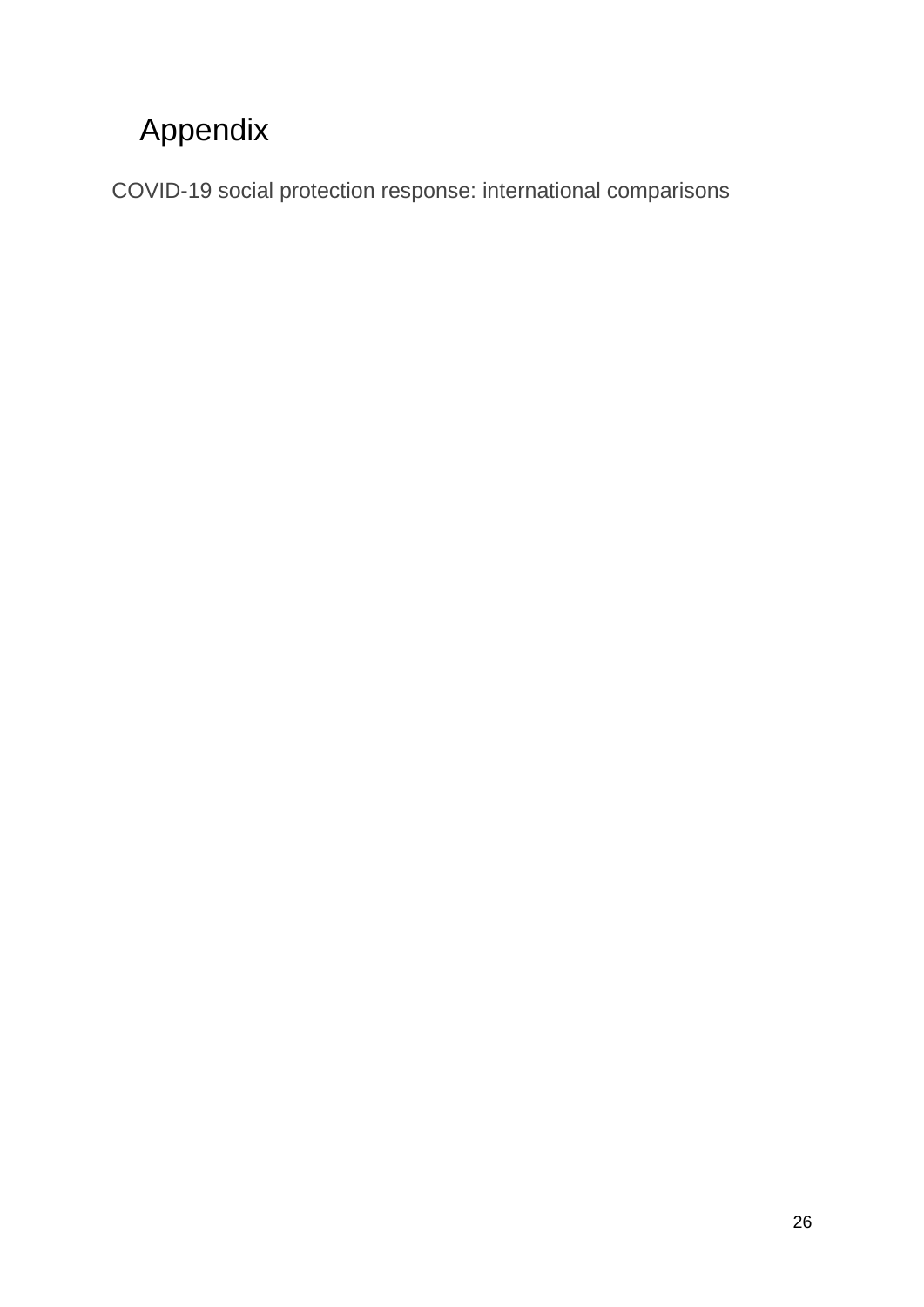| Country <sup>10</sup> | <b>Pre-pandemic</b><br>programmes                                               | <b>Emergency</b><br>programmes                                                                                                                                               | <b>Emergency</b><br>programme<br>target group | <b>First</b><br>dates                       | Total cash per new<br>payment   beneficiary (USD) <sup>11</sup>  | <b>Application</b><br>process for<br>existing<br>beneficiaries | <b>Application</b><br>process for new<br><b>Inouseholds</b>                 | <b>Delivery</b>                                                                             | <b>Monthly or</b><br>one time,<br>amount                  |
|-----------------------|---------------------------------------------------------------------------------|------------------------------------------------------------------------------------------------------------------------------------------------------------------------------|-----------------------------------------------|---------------------------------------------|------------------------------------------------------------------|----------------------------------------------------------------|-----------------------------------------------------------------------------|---------------------------------------------------------------------------------------------|-----------------------------------------------------------|
| <b>Brazil</b>         | <b>Bolsa Familia:</b><br>conditional cash.<br>13 million<br>households          | A cash transfer paid<br>lover 3 months and<br>expanding existing<br>cash transfers.                                                                                          | 30 million<br>newly targeted<br>households    | April -<br>June                             | \$115 per individual,<br>up to two individuals<br>per household. | Automatic<br>top-up                                            | Households<br>could apply<br>online through<br>the state bank's<br>website. | Cash deposited<br>in any bank<br>account.                                                   | Monthly,<br>half of<br>original<br>transfer <sup>12</sup> |
| Colombia              | Three different<br>conditional cash<br>transfers.<br>4.5 million<br>households. | A new, recurring<br>monthly payment to<br>poor households,<br><b>Ifrom March to</b><br>December. Increasing<br>transfer size of<br>existing programs.<br>VAT refund program. | 3 million newly<br>targeted<br>households     | April -<br>June                             | \$80 per household                                               | Automatic<br>top-up                                            | Households<br>didn't need to<br>apply                                       | Transferred to<br>existing bank<br>accounts. New<br>beneficiaries<br>created e-<br>wallets. | Monthly,<br>same as<br>initial<br>transfer                |
| Peru                  | Juntos:<br>conditional cash.<br>724,000<br>households                           | Two one-time cash<br>transfers. The first<br>was in April, the<br>second in September.<br>Exceptional<br>withdrawal of<br>pensions. Expanded<br>unemployment<br>insurance.   | 3 million newly<br>targeted<br>households     | April -<br>May, $^{13}$<br>June -<br>August | \$108 per household                                              | Automatic<br>top-up                                            | <b>Households</b><br>didn't need to<br>apply                                | Direct transfer<br>or withdrawal<br><b>from bank</b><br>branches.                           | One-time,<br>same as<br>initial<br>transfer               |

Table 1.1: Examples of ash transfer programmes adapted in response to COVID-19

<span id="page-26-0"></span><sup>10</sup> World Bank. 2020. G2PX: Digitizing Government-To-Person Payments.<https://www.worldbank.org/en/programs/g2px/knowledge>

<sup>&</sup>lt;sup>11</sup> These amounts are the total payments for the stipulated duration of the program, and are only for new beneficiaries. Based on 2019 PPP exchange rates from the World Bank. Purchasing power parity (PPP) exchange rates adjust market exchange rate to account for differences in prices across countries. At PPP exchange rates, the same basket of goods should have the same price across the world.

<sup>&</sup>lt;sup>12</sup> Sovereign Wealth Fund Institute. 09/09/2020. "[Bolsonaro Extends Brazilian Emergency Aid Program Until End of 2020, Boosting His Already Rising Popularity](https://www.swfinstitute.org/news/81407/bolsonaro-extends-brazilian-emergency-aid-program-until-end-of-2020-boosting-his-already-rising-popularity)".

<sup>13</sup> La Republica. Accessed on 23/09/2020. "[Segundo Bono: consulta \[AQUÍ\] con tu DNI si recibirá el subsidio monetario de 380 soles](https://larepublica.pe/economia/2020/05/30/yo-me-quedo-en-casa-pe-bono-380-soles-quedate-en-casa-segunda-entrega-consulta-con-dni-beneficiarios-como-donde-cobrar-bonos-del-estado-peruano-2020-link-midisgobpe-yomequedoencasape-atmp/)."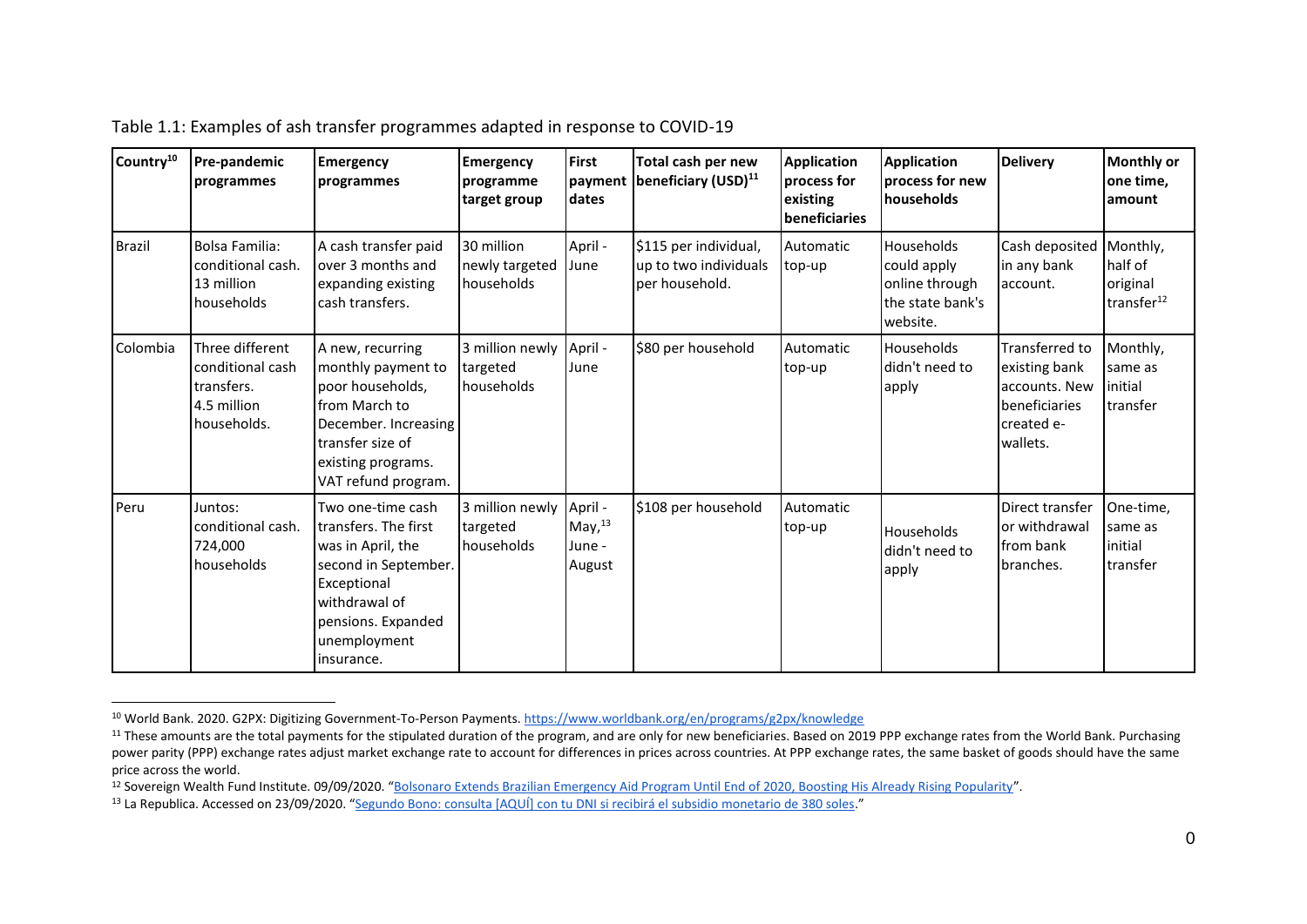| Country <sup>10</sup>   | Pre-pandemic<br>programmes                                                                                    | <b>Emergency</b><br>programmes                                                                                        | <b>Emergency</b><br>programme<br>target group                                                | <b>First</b><br>dates | Total cash per new<br>payment beneficiary (USD) <sup>11</sup>    | Application<br>process for<br>existing<br>beneficiaries | <b>Application</b><br>process for new<br>households                                                                       | <b>Delivery</b>                                             | <b>Monthly or</b><br>one time,<br>amount    |
|-------------------------|---------------------------------------------------------------------------------------------------------------|-----------------------------------------------------------------------------------------------------------------------|----------------------------------------------------------------------------------------------|-----------------------|------------------------------------------------------------------|---------------------------------------------------------|---------------------------------------------------------------------------------------------------------------------------|-------------------------------------------------------------|---------------------------------------------|
| Argentina <sup>14</sup> | Cash for pregnant<br>mothers and child<br>allowance.                                                          | Increase existing cash 9 million new<br>transfer programs.<br>New emergency cash<br>transfer program.                 | households                                                                                   | April                 | \$155 per household.                                             | Automatic<br>top-up                                     | Households<br>applied through<br>social security<br>website.                                                              | Direct transfer<br>or withdrawal<br>from bank<br>branches.  | One-time,<br>same as<br>initial<br>transfer |
| Ecuador                 | 7 Cash transfer<br>programs.<br>1 million<br>households.                                                      | A one-time cash<br>transfer for new<br>beneficiaries, paid<br>over two months                                         | 550,000 newly<br>targeted<br>households.                                                     |                       | \$120 per household                                              | Did not<br>expand for<br>existing<br>beneficiaries      | Households<br>didn't need to<br>apply, could<br>verify eligibility<br>calling or<br>through the<br>government<br>website. | Over the<br>counter<br>payments<br>through local<br>agents. | Two, one-<br>time<br>payments               |
| Pakistan                | Unconditional<br>cash.<br>4.5 million<br>households                                                           | A one-time cash<br>transfer for new<br>beneficiaries,<br>increased payments<br>for existing<br>beneficiaries.         | 7.5 million new<br>households, 4.5<br>existing<br>beneficiaries                              |                       | \$71 per family (family<br>defined as an ever-<br>married woman) | Automatic<br>top-up                                     | Households<br>didn't need to<br>apply, could<br>verify eligibility<br>through SMS.                                        | Over the<br>counter<br>payment<br>points.                   | One-time<br>transfer                        |
|                         | Indonesia <sup>15</sup> Program Keluarga<br>Harapan (PKH):<br>conditional cash.<br>9.2 million<br>households. | Expand coverage for<br>existing grants.<br>Created new<br>unconditional<br>transfer for those not<br>already covered. | Expand existing<br>coverage to 10<br>million<br>households. 20<br>million new<br>households. |                       | \$20-40 per<br>household                                         | Automatic<br>top-up                                     | Beneficiaries had<br>to apply to<br>receive funds.<br><b>Rural funds</b><br>distributed<br>through local<br>officials.    | Direct transfer<br>or withdrawal<br>from bank<br>branches.  | Monthly                                     |

<sup>14</sup> (Gentilini, Almenfi, Orton, & Dale, 2021)

<sup>15</sup> (Gentilini, Almenfi, Orton, & Dale, 2021)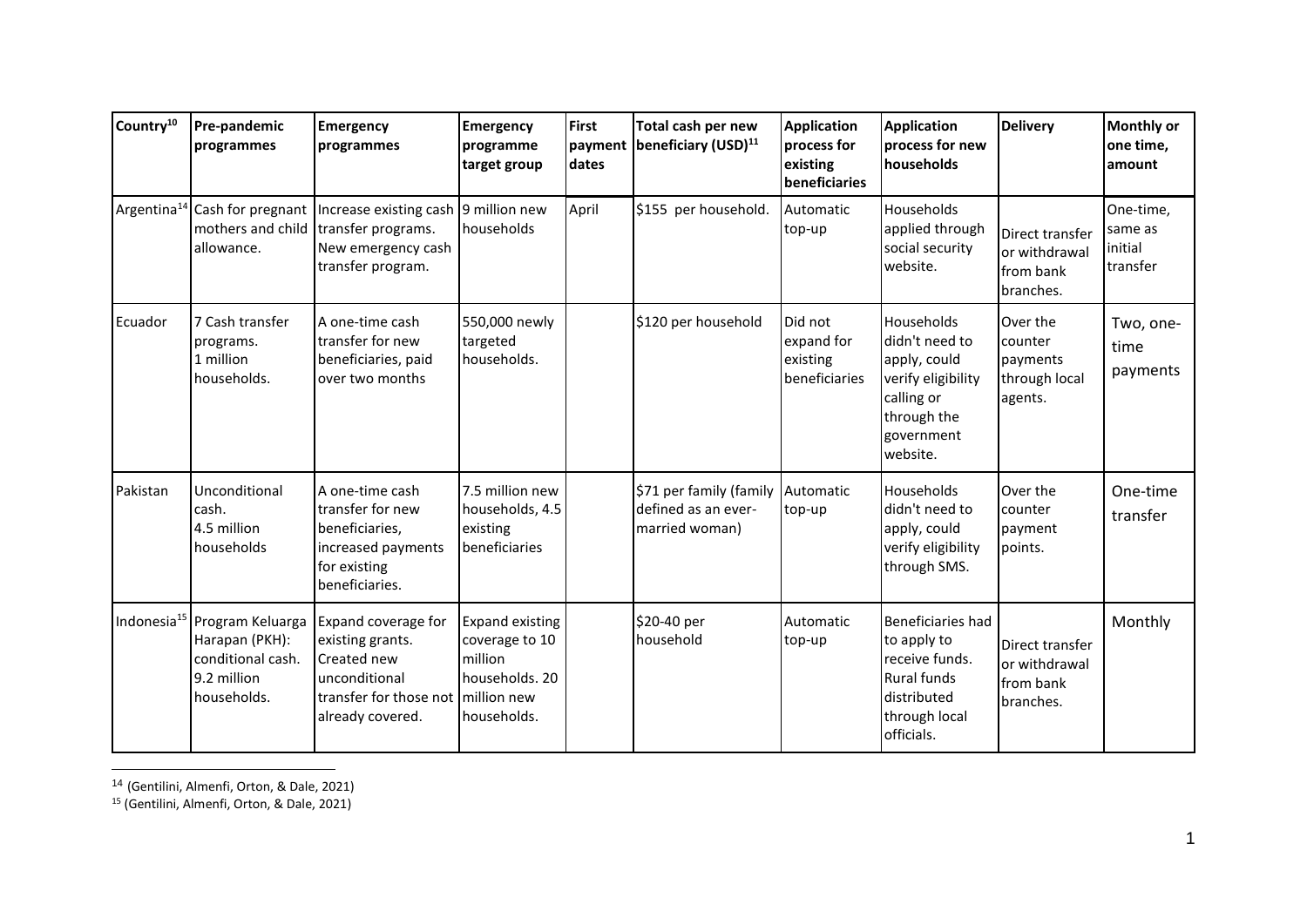| Country <sup>10</sup> | <b>Pre-pandemic</b><br>programmes                                                                                                | <b>Emergency</b><br>programmes   | <b>Emergency</b><br>programme<br>target group           | <b>First</b><br>dates | Total cash per new<br>payment beneficiary (USD) <sup>11</sup>                | <b>Application</b><br>process for<br>existing<br><b>beneficiaries</b> | <b>Application</b><br>process for new<br><b>Inouseholds</b>                                                                 | <b>Delivery</b>                                         | <b>Monthly or</b><br>one time,<br>lamount |
|-----------------------|----------------------------------------------------------------------------------------------------------------------------------|----------------------------------|---------------------------------------------------------|-----------------------|------------------------------------------------------------------------------|-----------------------------------------------------------------------|-----------------------------------------------------------------------------------------------------------------------------|---------------------------------------------------------|-------------------------------------------|
|                       |                                                                                                                                  | <b>Expanded food</b><br>vouchers |                                                         |                       |                                                                              |                                                                       |                                                                                                                             |                                                         |                                           |
| Jordan                | Cash transfer<br>programme ran<br>by the National<br>Aid Fund (NAF).<br>185,000<br>households<br>(population of 10)<br>million). | Emergency cash<br>transfers      | Informal<br>workers,<br>$^{\sim}200,000$<br>households. |                       | \$99 to \$192 per<br>household per month<br>(depending on<br>household size) | Did not<br>expand for<br>existing<br>beneficiaries                    | <b>Online</b><br>registration but<br>using an existing<br>system<br>implemented for Iset up<br>regular recipients remotely. | E-money<br>accounts and<br>e-wallets,<br>which could be | Monthly                                   |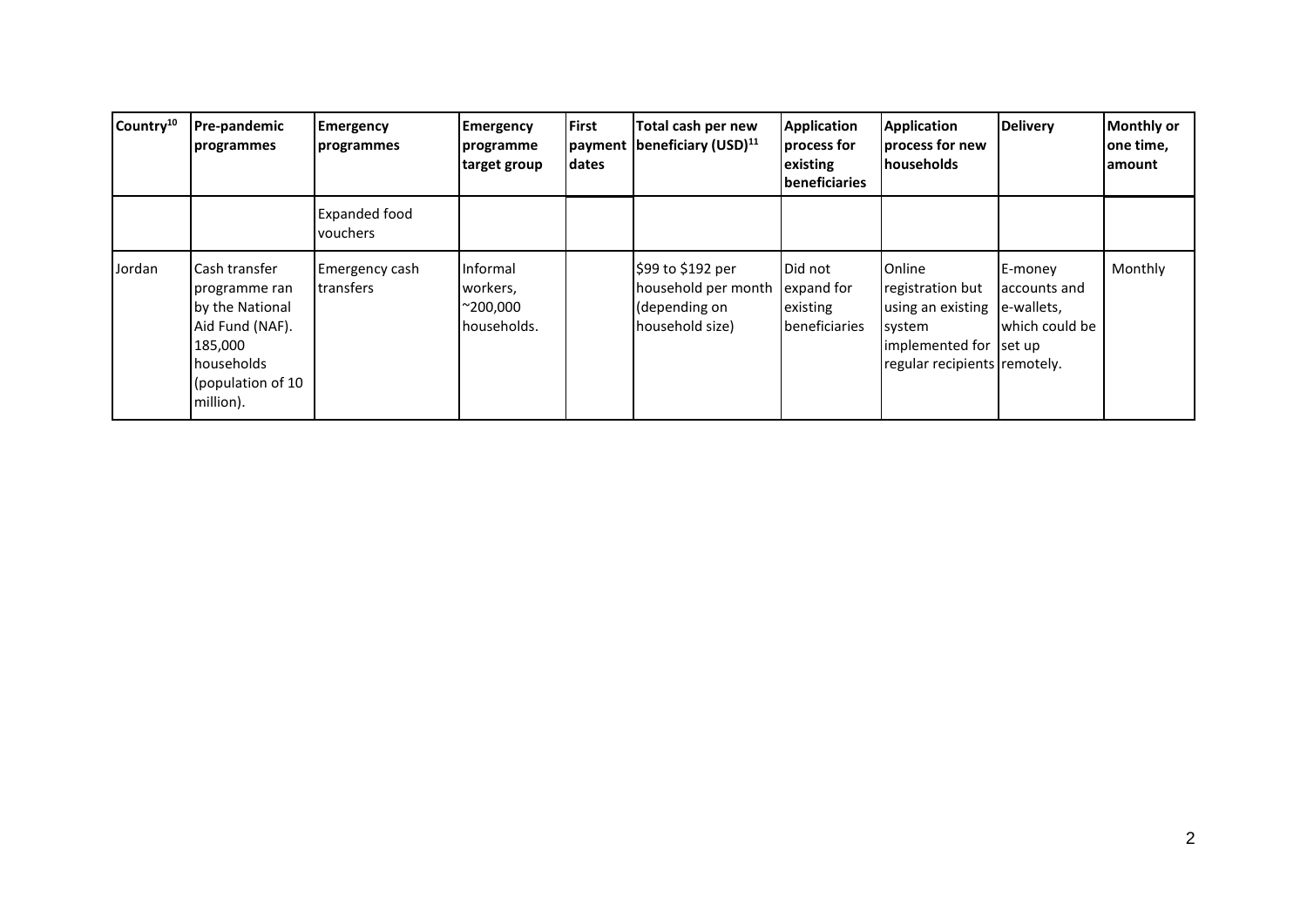## Effect of lump sum cash grants on small businesses

#### Table 2.1: Effect of **lump sum grants** on economic activity

|                         |              |                                                                                                |                                                                                                                                   |                                        |                              | Key effects of cash intervention                                                           |                                                                                                                                                              |
|-------------------------|--------------|------------------------------------------------------------------------------------------------|-----------------------------------------------------------------------------------------------------------------------------------|----------------------------------------|------------------------------|--------------------------------------------------------------------------------------------|--------------------------------------------------------------------------------------------------------------------------------------------------------------|
| <b>Transfer</b><br>year |              | Country Study population                                                                       | <b>Intervention details</b>                                                                                                       | <b>Amount</b><br>(% GDP per<br>capita) | Revenue<br>(USD,<br>monthly) | Profit (USD,<br>monthly)                                                                   | <b>Business assets</b><br>(USD, stock)                                                                                                                       |
| 200916                  |              | Tanzania 644 clients of a microfinance<br>linstitution                                         | <b>Business grant</b>                                                                                                             | \$75 (11%)                             | No effect                    | No effect                                                                                  | Not measured                                                                                                                                                 |
| 200817                  | Uganda       | 535 eligible applicant groups,<br>containing 12,000 members of<br>16-35 year old rural farmers | Government programme. Groups of young<br>adults submit proposals for a business grant.<br>Grant randomly allocated at group level | \$382 per<br>member<br>(82%)           | <b>Not</b><br>measured       | Not measured                                                                               | After 2 years:<br>Cash grant<br>increased by 223<br>[Control group =<br>172]<br>After 4 years:<br>Cash grant<br>increased by 132<br>[Control group =<br>232] |
| $2005^{18}$             | Sri<br>Lanka | 618 microenterprises with <<br>\$1000 in capital                                               | \$100 in cash or \$200 in cash                                                                                                    | \$100 or \$200<br>(8% or 16%)          | Not<br>measured              | \$100 grant<br>increased by 14<br>\$200 grant<br>increased by 7<br>[Control group =<br>37] | \$100 grant<br>increased by 104<br>\$200 grant<br>increased by 225<br>[Control group =<br>1,403]                                                             |

<span id="page-29-0"></span><sup>16</sup> (Berge, K., & Tungodden, 2015)

<sup>17</sup> (Blattman, Fiala, & Martinez, 2014; Blattman, Fiala, & Martinez, 2018)

<sup>18</sup> (de Mel, McKenzie, & Woodruff, 2008)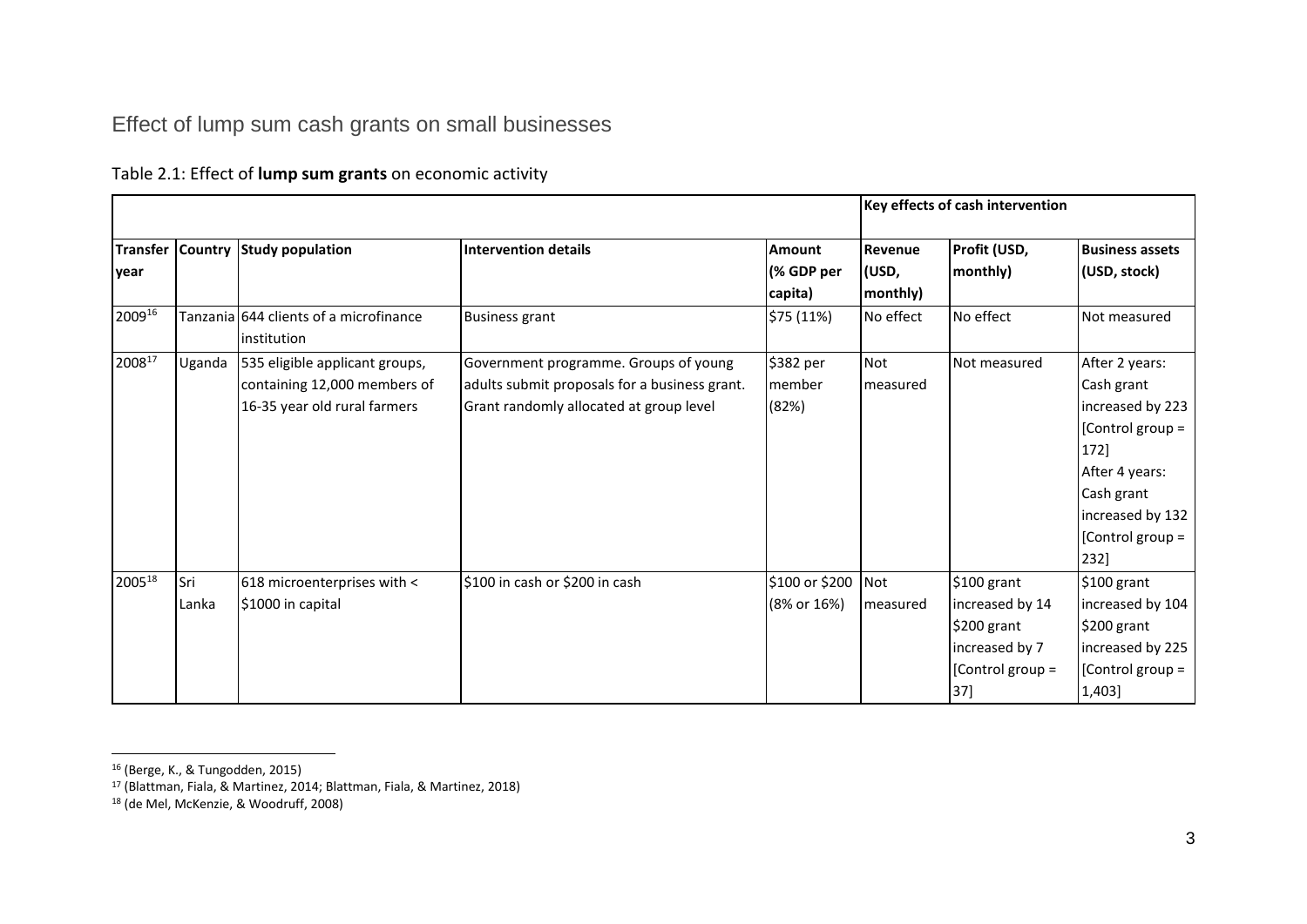|                         |        |                                                          |                                                                                                                                                                                                                                                              |                                                                          |                              | Key effects of cash intervention                            |                                                                                                              |
|-------------------------|--------|----------------------------------------------------------|--------------------------------------------------------------------------------------------------------------------------------------------------------------------------------------------------------------------------------------------------------------|--------------------------------------------------------------------------|------------------------------|-------------------------------------------------------------|--------------------------------------------------------------------------------------------------------------|
| <b>Transfer</b><br>year |        | Country Study population                                 | <b>Intervention details</b>                                                                                                                                                                                                                                  | <b>Amount</b><br>(% GDP per<br>capita)                                   | Revenue<br>(USD,<br>monthly) | Profit (USD,<br>monthly)                                    | <b>Business assets</b><br>(USD, stock)                                                                       |
| 200919                  | Ghana  | 793 microenterprises in Accra.                           | Cash grant                                                                                                                                                                                                                                                   | \$120 (11%)                                                              | Not<br>  measured            | Cash grant<br>increased by 11<br>[Control group<br>$=100$ ] | Cash grant<br>increased by<br>Women: 65<br>Men: 25<br>[Control group]<br>$= 367.38$                          |
| 200820                  | Ghana  | 502 households in a maize<br>farming, rural region       | Cash grant                                                                                                                                                                                                                                                   | Cash grant<br>average $=$<br>\$420 (35%)                                 | No effect                    | Not measured                                                | Not measured                                                                                                 |
| 2008 <sup>21</sup>      | Ghana  | 160 microenterprise urban tailors<br>in Accra.           | Cash grant                                                                                                                                                                                                                                                   | \$133 (11%)                                                              | No effect                    | Not measured                                                | Not measured                                                                                                 |
| 2017 <sup>22</sup>      | Rwanda | 1,848 underemployed youth                                | 5 arms: control group; 1) business skills<br>training group; 2) a cash grant group; 3)<br>combined cash grant and business skills<br>training; 4) a larger cash grant.<br>In value, the cost of 1 and 2 is the same, and<br>the cost of 3 and 4 is the same. | Group 2 and<br>3: USD 410<br>(54%)<br>Group 4:<br><b>USD750</b><br>(98%) | Not<br>measured              | Not measured                                                | Smaller cash<br>grant increased<br>by 196<br>Larger cash grant<br>increased by 20<br>[Control group =<br>50] |
| 2005 <sup>23</sup>      | Mexico | 207 urban microenterprises with<br>$<$ \$1000 in capital | 3 arms: control group; 1 treatment group<br>receiving a grant; 1 treatment group receiving<br>the grant equivalent in-kind                                                                                                                                   | \$140 (1.7%)                                                             | <b>Not</b><br>measured       | Cash grant<br>increased by 43<br>Control group =            | Not measured                                                                                                 |

<sup>19</sup> (Fafchamps, McKenzie, Quinn, & Woodruff, 2014)

<sup>&</sup>lt;sup>20</sup> (Karlan, Knight, & Udry, Consulting and capital experiments with microenterprise tailors in Ghana, 2015)

<sup>21</sup> (Karlan, Osei, Osei-Akoto, & Udry, 2014)

<sup>22</sup> (McIntosh & Zeitlin, 2018)

<sup>23</sup> (McKenzie & Woodruff, 2008)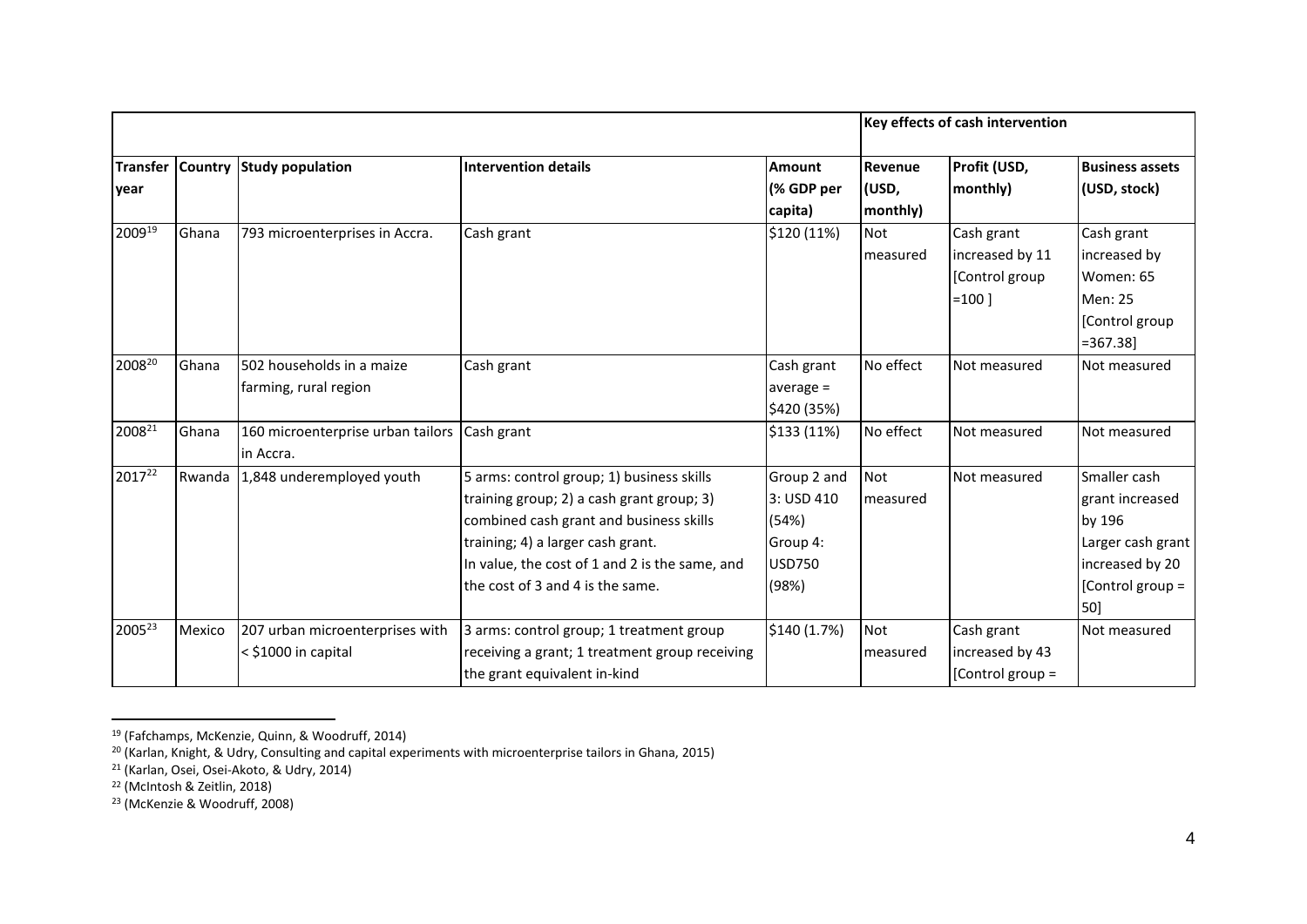|       |  |                                   |                             |               | <b>Key effects of cash intervention</b> |                     |                        |
|-------|--|-----------------------------------|-----------------------------|---------------|-----------------------------------------|---------------------|------------------------|
|       |  | Transfer Country Study population | <b>Intervention details</b> | <b>Amount</b> | Revenue                                 | <b>Profit (USD,</b> | <b>Business assets</b> |
| lyear |  |                                   |                             | (% GDP per    | l(USD,                                  | monthly)            | (USD, stock)           |
|       |  |                                   |                             | capita)       | monthly)                                |                     |                        |
|       |  |                                   |                             |               |                                         | 305]                |                        |

## Effect of cash grant modality on nutrition

| Transfer<br>year | Country                    | Study population | Intervention details                            | Amount                                                                                                        | Key effects                                                                                                                                                                                                                                                                                                                                                                                                                                                                                                                                                                         |
|------------------|----------------------------|------------------|-------------------------------------------------|---------------------------------------------------------------------------------------------------------------|-------------------------------------------------------------------------------------------------------------------------------------------------------------------------------------------------------------------------------------------------------------------------------------------------------------------------------------------------------------------------------------------------------------------------------------------------------------------------------------------------------------------------------------------------------------------------------------|
| 2015-<br>2016    | Jordan and<br>Lebanon $24$ | Syrian refugees  | Two arms: cash and a food restricted<br>voucher | 14-28 USD per<br>month (around half<br>the average total<br>monthly expenditure<br>on food for<br>recipients) | Cash improved food security more than vouchers did<br>when food security was low on average. When food<br>security improved, cash and vouchers were equally<br>effective, and beneficiaries used their cash advantage<br>to buy better quality food. Unrestricted cash did not<br>reduce total food expenditure. Both groups spent the<br>total value of the assistance on food.<br>Cash recipients spent 80% of their transfers at non-<br>voucher stores and used their ability to choose where<br>they spent their transfer to shop in convenient<br>locations and reduce costs. |

Table 3.1: International evidence on the impact of transfer modality on nutrition outcomes and cost effectiveness of transfer

<span id="page-31-0"></span><sup>24</sup> (Verme, et al., 2015)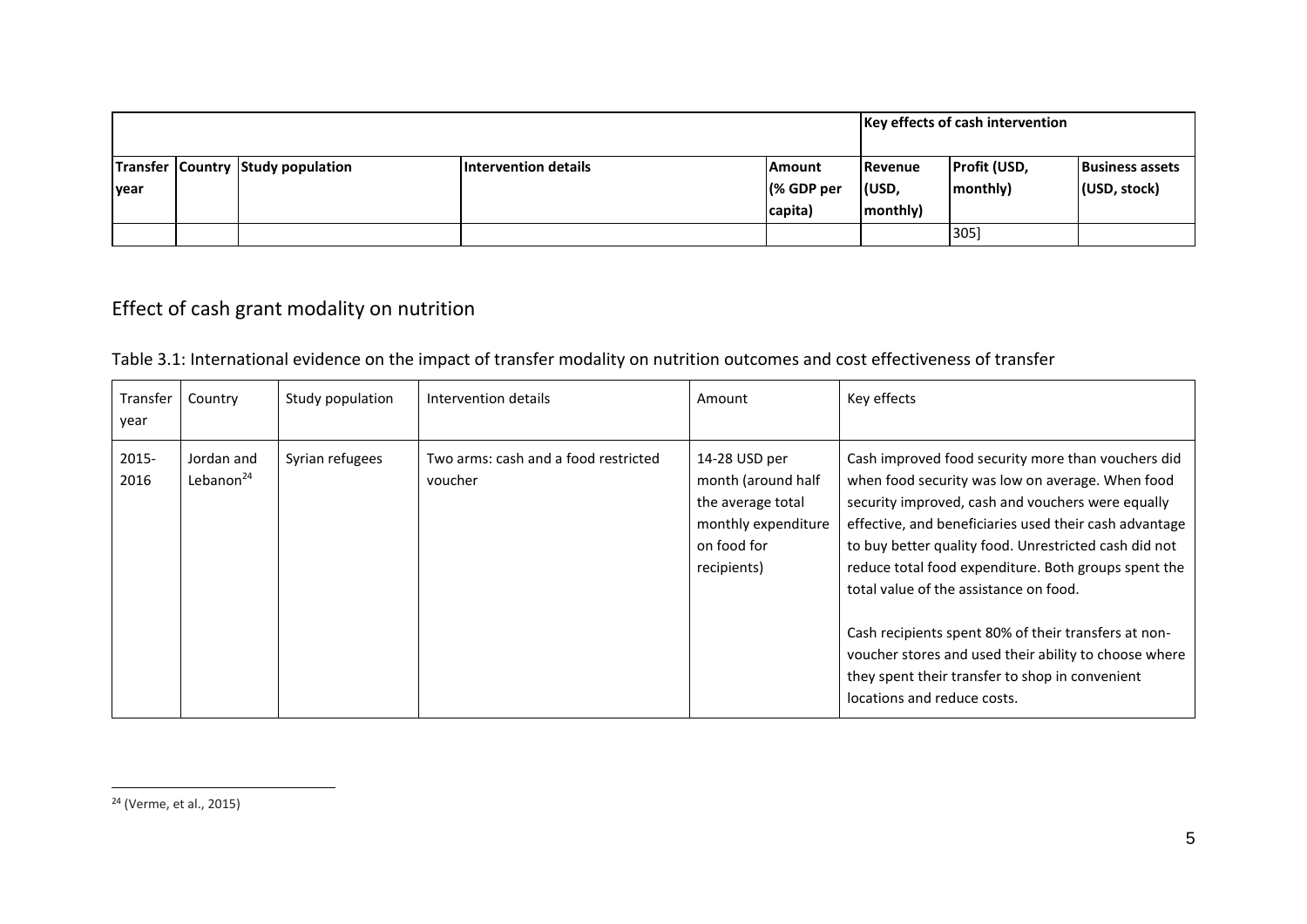| Transfer<br>year | Country                                    | Study population                                             | Intervention details                                                                                                                                                                                                                                                   | Amount                  | Key effects                                                                                                                                                                                                                                                                                                                                                                                                                                                                                                                                    |
|------------------|--------------------------------------------|--------------------------------------------------------------|------------------------------------------------------------------------------------------------------------------------------------------------------------------------------------------------------------------------------------------------------------------------|-------------------------|------------------------------------------------------------------------------------------------------------------------------------------------------------------------------------------------------------------------------------------------------------------------------------------------------------------------------------------------------------------------------------------------------------------------------------------------------------------------------------------------------------------------------------------------|
| 2011             | Ecuador <sup>25</sup>                      | Colombian<br>refugees                                        | Three arms: cash, a food parcel<br>consisting of rice (24 kilograms),<br>vegetable oil (4 liters), lentils (8<br>kilograms), and canned sardines (8 cans<br>of 0.425 kilograms) and vouchers<br>restricted to a basket of foods found in<br>central urban supermarkets | 40 USD per month        | All three modalities significantly improve<br>the quantity and quality of food consumed. Food<br>transfers leading to significantly larger increases in<br>calories consumed than the other two modalities and<br>vouchers leading to significantly<br>larger increases in dietary diversity than the other<br>two modalities.<br>Analysis of cost-effectiveness found that both<br>vouchers and cash are substantially more cost-<br>effective food. Cash and vouchers were equally cost<br>effective for promoting increased caloric intake. |
| 2011             | Democratic<br>Republic of<br>Congo $^{26}$ | Internally displaced<br>families living in<br>informal camps | Two arms: cash and food-restricted<br>vouchers                                                                                                                                                                                                                         | 130 USD                 | The voucher program distorted households'<br>purchases, increasing the likelihood that households<br>purchased durable food items such as salt, it seems<br>because these food items were easier to resell.<br>Cash transfers were the more cost-effective modality<br>for both the implementing agency and program<br>recipients in this context.                                                                                                                                                                                             |
| 2017-<br>2018    | Somalia <sup>27</sup>                      | Malnutrition-<br>vulnerable families                         | Two arms: food-restricted vouchers and<br>mixed transfers of food, vouchers and<br>cash. This study had no pure control                                                                                                                                                | 96-130 USD per<br>month | The modalities were equally effective at reducing<br>severe malnutrition.                                                                                                                                                                                                                                                                                                                                                                                                                                                                      |

<sup>25</sup> (Hidrobo, Hoddinott, Peterman, Margolies, & Moreira, 2014)

 $26$  (Aker, 2017)

<sup>27</sup> (Doocy, et al., 2020)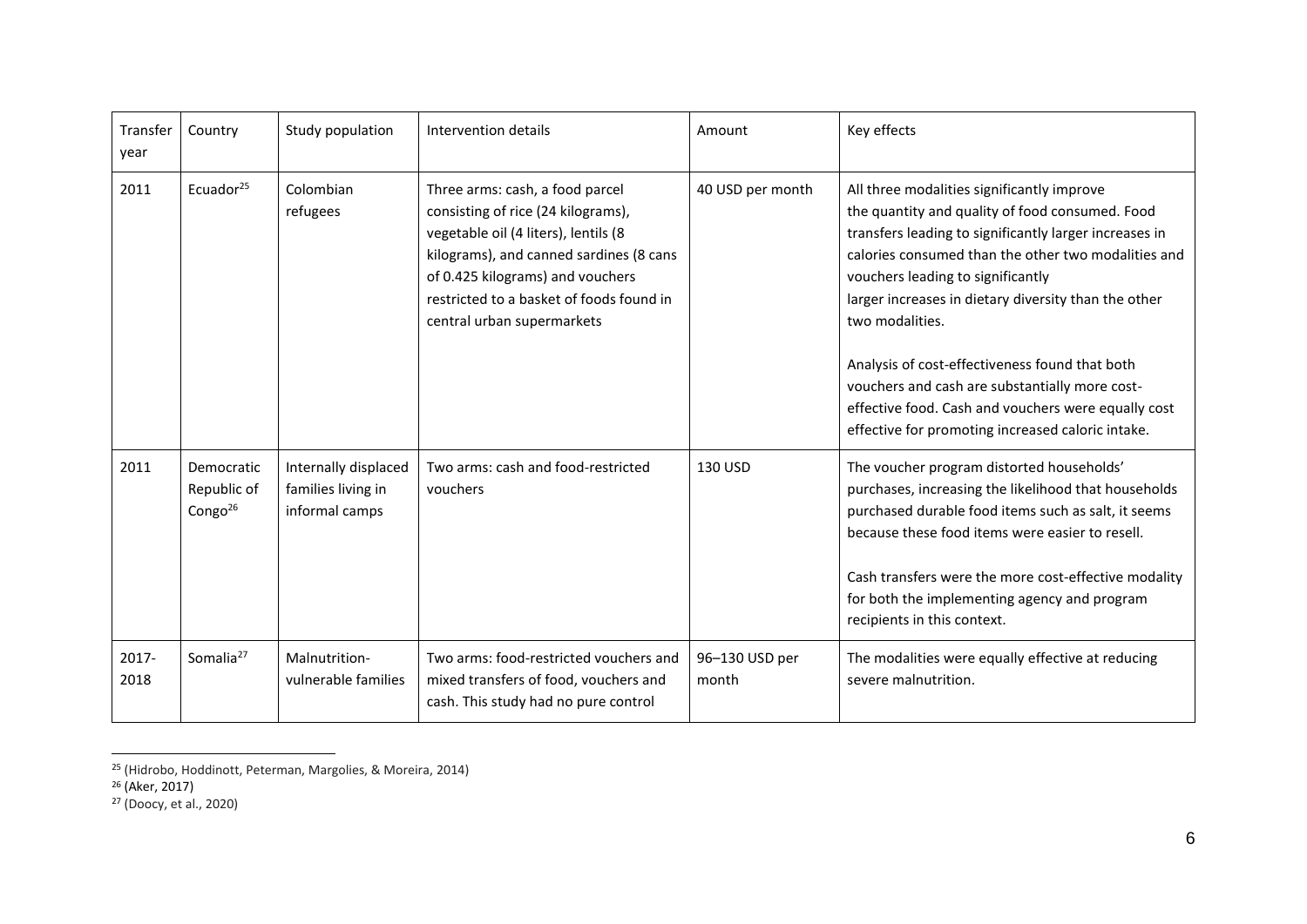| Transfer<br>year | Country              | Study population                                                                          | Intervention details                                                                                                                                                                           | Amount                     | Key effects                                                                                                                                                                                                                                                                                                                     |
|------------------|----------------------|-------------------------------------------------------------------------------------------|------------------------------------------------------------------------------------------------------------------------------------------------------------------------------------------------|----------------------------|---------------------------------------------------------------------------------------------------------------------------------------------------------------------------------------------------------------------------------------------------------------------------------------------------------------------------------|
|                  |                      |                                                                                           | group.                                                                                                                                                                                         |                            |                                                                                                                                                                                                                                                                                                                                 |
| 2011             | Uganda $^{28}$       | Families with a<br>child age 3-5 years<br>enrolled in an ECD<br>centre in rural<br>Uganda | Two arms: cash and a food transfer<br>consisting of a 1200-calorie portion of<br>200g multiple-micronutrient-fortified<br>corn soy blend (CSB+), 20g vitamin-A<br>fortified oil, and 15g sugar | 10 USD every six<br>weeks  | The cash component increased children's intake of<br>starches, meat, eggs and dairy products, while the<br>food transfer had no significant impact on dietary<br>intake. The cash transfer was more cost effective<br>than the food transfer.                                                                                   |
| $2011 -$<br>2012 | Yemen <sup>29</sup>  | Severely-food-<br>insecure individuals                                                    | Two arms: cash and a food transfer<br>consisting of 50 kg of wheat flour and<br>5.0 litres of vegetable oil                                                                                    | 49 USD every two<br>months | Both cash and food transfers increase food<br>consumption. Food transfers increased consumption<br>of oil and starch relative to cash, cash significantly<br>increased consumption of meat relative to food<br>parcels. Cash transfers were cheaper to implement<br>and were more cost-effective at promoting food<br>security. |
| 2003             | Mexico <sup>30</sup> | Means-tested<br>households in rural<br>Mexico                                             | Two arms: a cash transfer and a food<br>parcel consisting of corn flour, beans,<br>rice, oil, and powdered milk.                                                                               |                            | Cash and food are equally effective at improving<br>health outcomes. Food transfers of some items<br>exceed the quantity of food produced, implying<br>wastage. Food parcels were 18% more expensive to<br>deliver to beneficiaries than cash.                                                                                  |

<sup>29</sup> (Schwab, 2019)

<sup>28</sup> (Gilligan & Roy, 2013)

<sup>30</sup> (Cunha J. , 2014)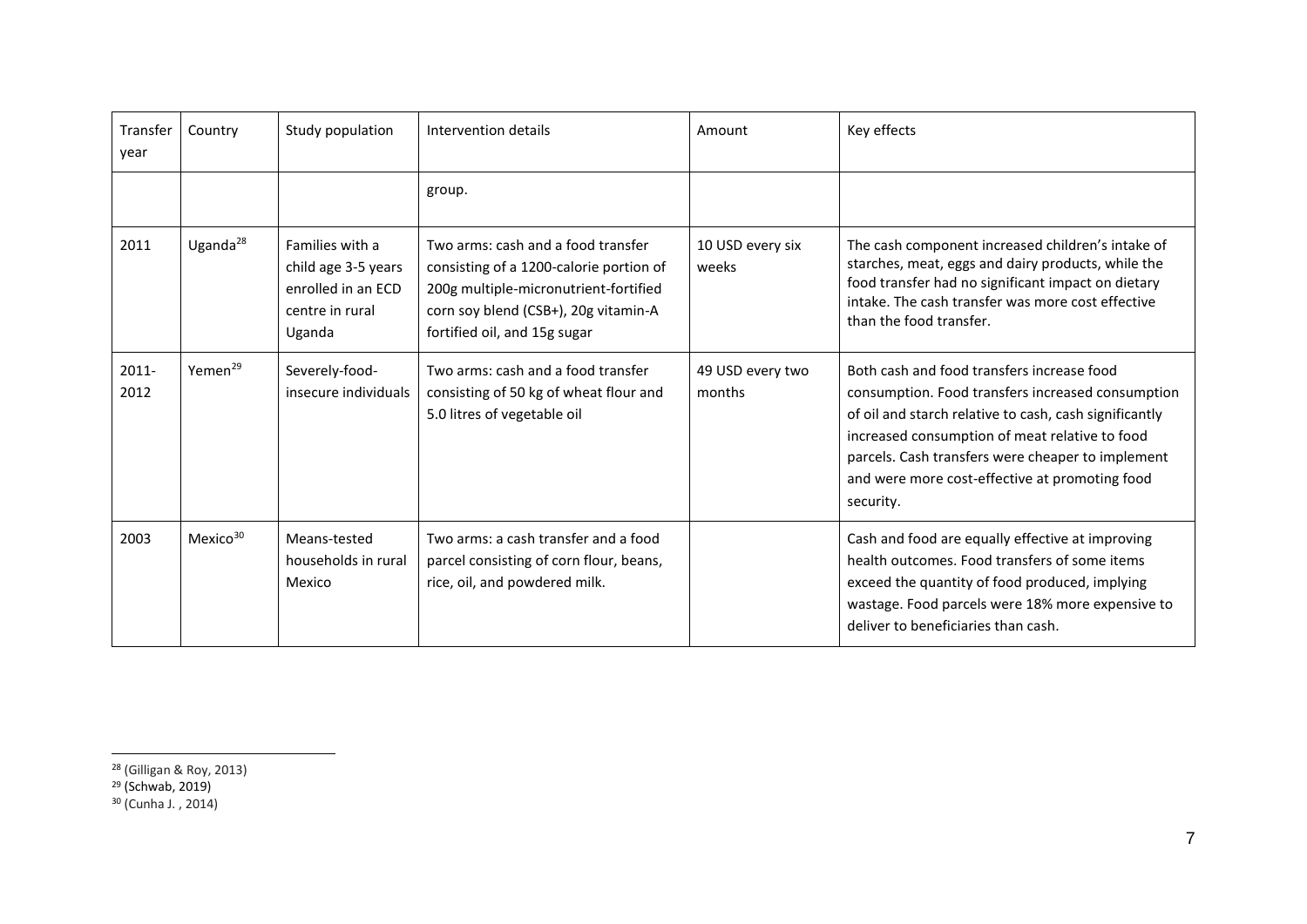## Building flexible social assistance for responding to crises

| Country <sup>31</sup> | pandemic<br>Pre-<br>programmes                                            | <b>Emergency programmes</b>                                                                                                                                                                          | <b>Emergency</b><br>programme<br>target group  | Total cash per<br>new<br>beneficiary<br>(USD)                                                                                                                                           | <b>Application</b><br>for<br>process<br>existing<br><b>beneficiaries</b> | <b>Application process</b><br>for new households                               | <b>Delivery</b>                                                                                           |
|-----------------------|---------------------------------------------------------------------------|------------------------------------------------------------------------------------------------------------------------------------------------------------------------------------------------------|------------------------------------------------|-----------------------------------------------------------------------------------------------------------------------------------------------------------------------------------------|--------------------------------------------------------------------------|--------------------------------------------------------------------------------|-----------------------------------------------------------------------------------------------------------|
| <b>Brazil</b>         | Bolsa Familia: conditional<br>cash.<br>13 million households              | A cash transfer paid over 3<br>months and expanding<br>existing cash transfers.                                                                                                                      | million<br>30<br>newly targeted<br>households. | 115<br>per<br>individual<br>per<br>month, up to<br>two individuals<br>per household.                                                                                                    | Automatic top-<br>up                                                     | Households<br>could<br>online<br>apply<br>through the state<br>bank's website. | Cash deposited in<br>bank<br>any<br>account.                                                              |
| Colombia              | Three different conditional<br>cash transfers.<br>4.5 million households. | A new, recurring monthly<br>payment<br>to<br>poor<br>households, from March<br>to December. Increasing<br>transfer size of existing<br>VAT refund<br>programs.<br>program.                           | 3 million newly<br>targeted<br>households.     | Jovenes<br>en<br>Acción – 91 per<br>recipient.<br>Familias<br>en<br>Acción - 37 per<br>family.<br>Colombia<br>Mayor $-20$ per<br>recipient.<br>Ingreso<br>Solidario - 80<br>per family. | Automatic top-<br>up                                                     | Households<br>didn't<br>need to apply                                          | Transferred<br>to<br>bank<br>existing<br>New<br>accounts.<br>beneficiaries<br>created<br>$e-$<br>wallets. |
| Peru                  | Juntos: conditional cash.<br>724,000 households                           | one-time<br>Two<br>cash<br>transfers. The first was in<br>April,<br>the<br>second<br>in i<br>September.<br>Exceptional<br>withdrawal<br>of pensions<br>and<br>expanded<br>unemployment<br>insurance. | 3 million newly<br>targeted<br>households.     | 108<br>per<br>household<br>per<br>transfer.                                                                                                                                             | Automatic top-<br>up                                                     | Households<br>didn't<br>need to apply                                          | Direct transfer or<br>withdrawal from<br>bank branches.                                                   |

Table 4.1. Case studies on social assistance programme adaptations in response to COVID-19

<span id="page-34-1"></span><span id="page-34-0"></span><sup>31</sup> World Bank. 2020. G2PX: Digitizing Government-To-Person Payments. https://www.worldbank.org/en/programs/g2px/knowledge